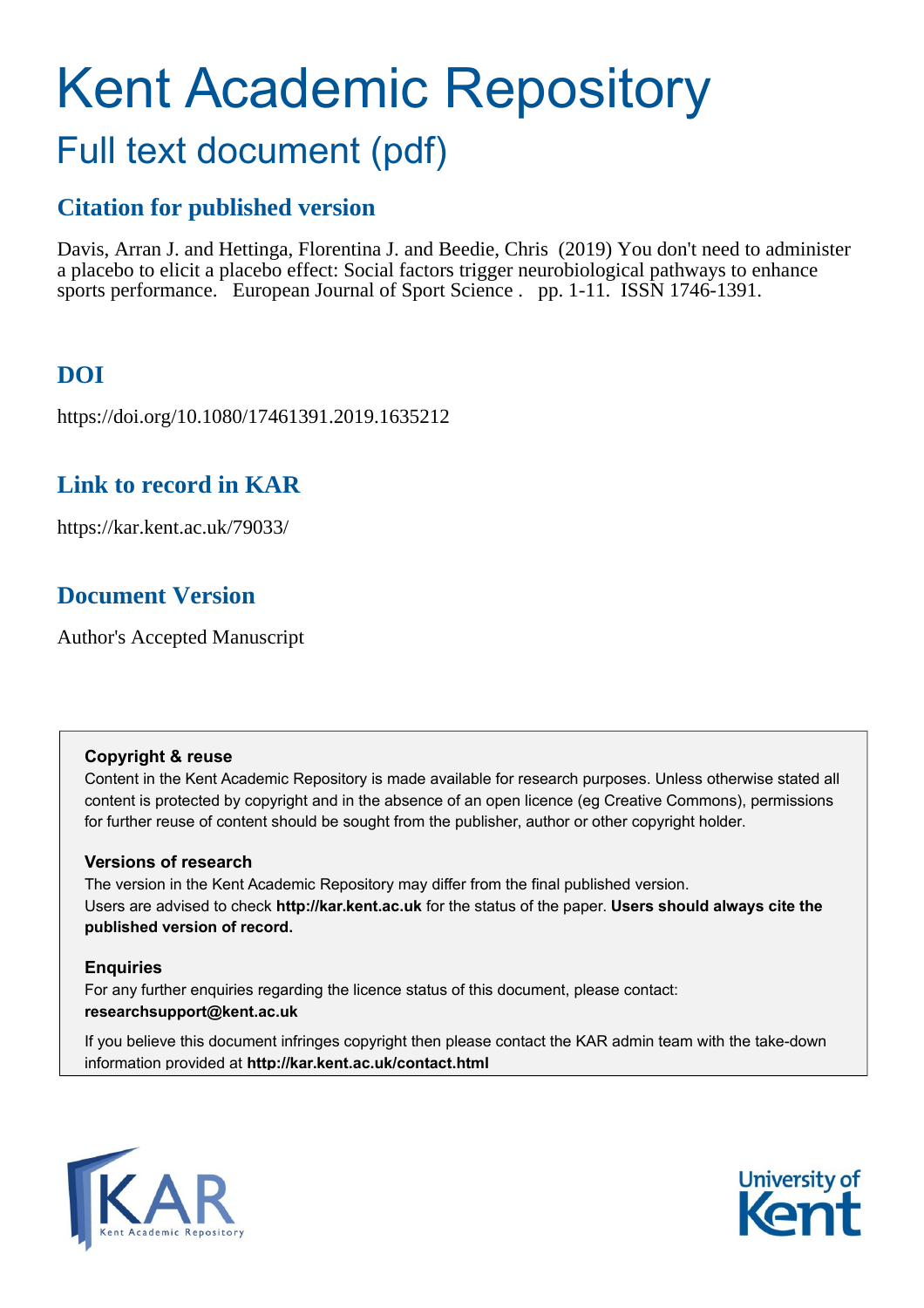



**European Journal of Sport Science**

**ISSN: 1746-1391 (Print) 1536-7290 (Online) Journal homepage:<https://www.tandfonline.com/loi/tejs20>**

# **You don't need to administer a placebo to elicit a placebo effect: Social factors trigger neurobiological pathways to enhance sports performance**

**Arran J. Davis, Florentina Hettinga & Chris Beedie**

**To cite this article:** Arran J. Davis, Florentina Hettinga & Chris Beedie (2019): You don't need to administer a placebo to elicit a placebo effect: Social factors trigger neurobiological pathways to enhance sports performance, European Journal of Sport Science

**To link to this article:** <https://doi.org/10.1080/17461391.2019.1635212>



Accepted author version posted online: 15 Jul 2019.



 $\mathscr S$  [Submit your article to this journal](https://www.tandfonline.com/action/authorSubmission?journalCode=tejs20&show=instructions)  $\mathbb F$ 



 $\bigcirc$  [View Crossmark data](http://crossmark.crossref.org/dialog/?doi=10.1080/17461391.2019.1635212&domain=pdf&date_stamp=2019-07-15) $\mathbb{Z}$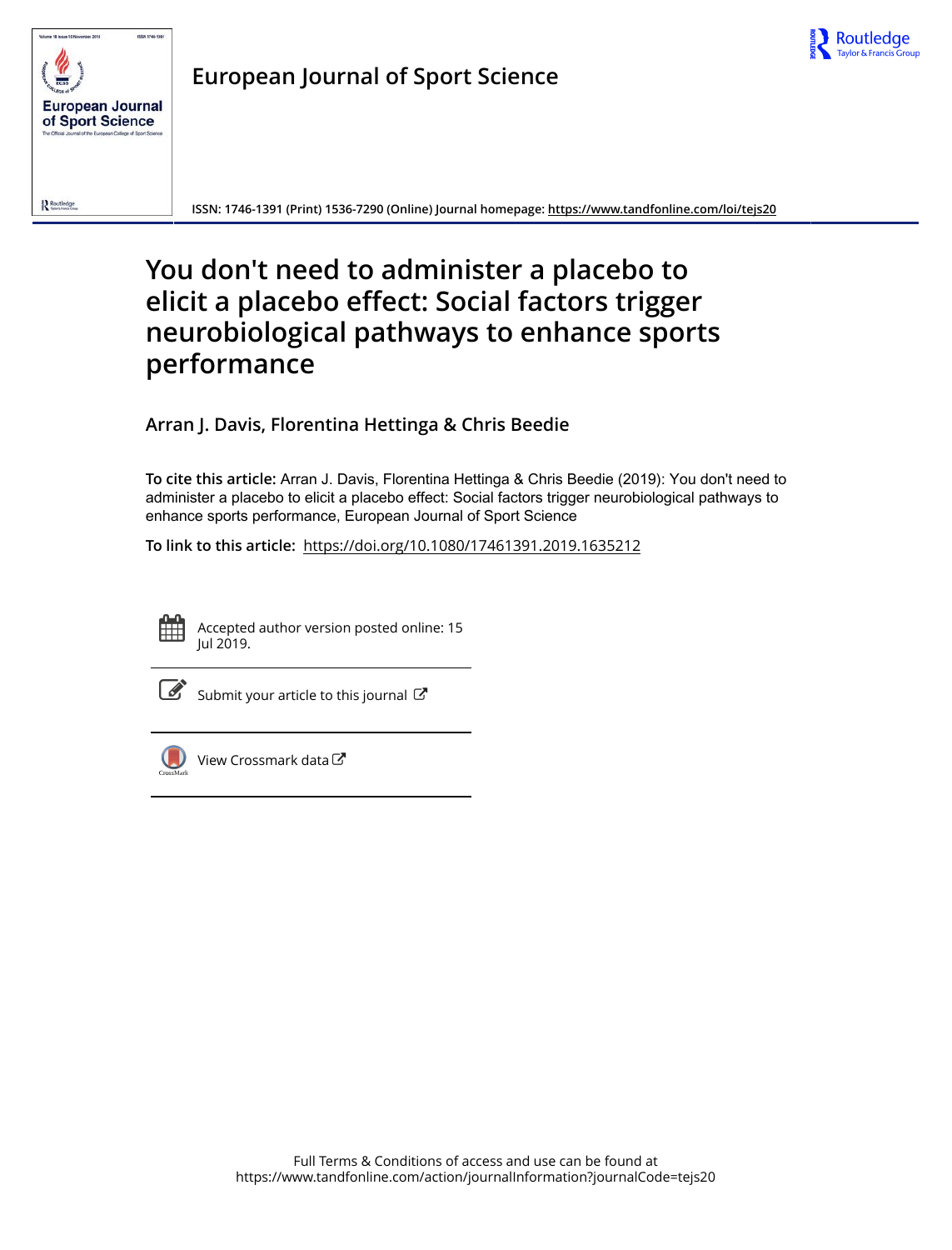## **Publisher:** Taylor & Francis & European College of Sport Science **Journal:** *European Journal of Sport Science*  **DOI:** 10.1080/17461391.2019.1635212

# **You don't need to administer a placebo to elicit a placebo effect: Social factors trigger neurobiological pathways to enhance sports performance**

Check for updates

Arran J. Davis<sup>1</sup>, Florentina Hettinga<sup>2</sup>, Chris Beedie<sup>3,4</sup>

<sup>1</sup>Institute of Cognitive & Evolutionary Anthropology, University of Oxford, UK <sup>2</sup>School of Sport, Rehabilitation and Exercise Science, University of Essex, UK <sup>3</sup>School of Psychology, University of Kent, Canterbury, UK <sup>4</sup>CHX Performance, London, UK

Corresponding author details. Arran J. Davis, Institute of Cognitive & Evolutionary Anthropology, University of Oxford, 64 Banbury Road, Oxford OX2 6PN, U[K arran.davis@anthro.ox.ac.uk;](mailto:arran.davis@anthro.ox.ac.uk) [davis.arran@gmail.com](mailto:davis.arran@gmail.com)

**Abstract** 

The placebo effect is traditionally viewed as a positive outcome resulting from a person's belief that an inert substance is in fact an active drug. In this context, it is often viewed as an intrapsychic phenomenon. However, most placebo effects reported in scientific research result from social interactions. These might be explicit, such as the description and administration of a treatment by a practitioner, or less explicit, for example the recipient's perceptions of the practitioner's credibility, expertise, or confidence. On this basis, placebo effects are arguably social in origin. Many phenomena in sport are likewise social in origin, from the facilitation effects of a home field crowd or a cohesive team, to anxiety induced by an expert opponent or perceived underperformance. Such social effects have been the subject of research not only in social psychology, but also in experimental physiology. Emergent research in cognitive anthropology suggests that these social effects can be examined as a form of placebo effect. This suggestion is not a speculative position predicated on social and placebo effects sharing similar environmental cues and outcomes, but one based on a growing database indicating that drug, placebo, and social effects operate via common neurobiological mechanisms. In this paper, we examine the theoretical and empirical overlap between placebo and social effects, and describe emergent research reporting specific brain pathways activated by socio-environmental cues as well as by drugs and placebos. We do so from three perspectives: the competitor, the teammate, the researcher.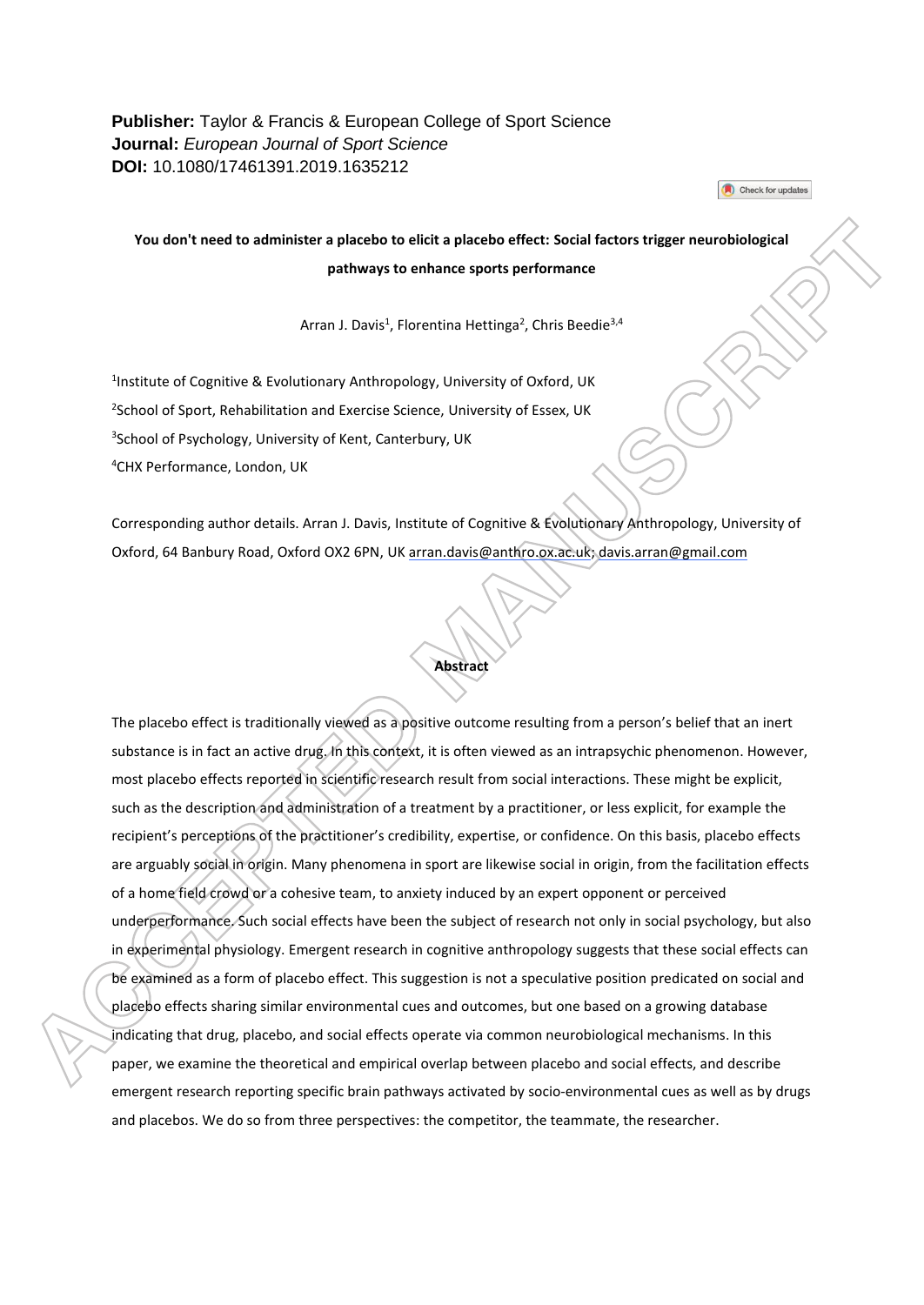#### Key words

Psychology, anthropology, environment, research.

#### **Introduction: People as placebos**

The Performance Director of a UK Olympic Team was recently described by one of his sports science support staff as a 'human placebo'. This statement was qualified by a description of how the person in question always brings out the best performances from the athletes, often through social, as opposed to technical, processes. Some people in the room understood use of the word 'placebo' in the context of it being a positive effect, albeit one that appears to have no clear mechanism. However, it was actually a reference to an earlier discussion between one of the authors of this paper and the Performance Director in question, a discussion that had centred on the possibility that neurobiological pathways that are triggered by drugs and performance-enhancing ergogenic substances might also be triggered by a broader range of cues, including social interactions. In short, that social processes can be as ergogenic as (beliefs about) drugs. This suggestion itself was based on emergent research in social cognitive anthropology, and latterly sports science, that is at the core of the present paper.

A placebo is an inert treatment that is administered under the guise of it being real. The placebo effect is traditionally seen as being the result of the administration of a placebo. However, the idea of the placebo effect is perhaps better conceived as 'placebo effects'; that is, numerous discrete neurobiological mechanisms appear to play a role, depending on treatment, context and method of administration (Benedetti, 2013). In fact, it is perhaps as inaccurate to talk of *the* placebo effect as it is to talk about emotion, both placebo effects and emotions come in many discrete forms. Given this, definitions can be problematic. Elsewhere in this issue, and with the sports context in mind, we propose the following definitions: a placebo effect is a neurobiological response resulting in improved performance, which stems from an inert treatment such as sham drugs, nutrients, or equipment, and which is usually associated with cues to improved performance such as verbal suggestions, explicit expectations, or implicit experience. We also define the nocebo effect as a neurobiological response resulting in worsened performance, which stems from an inert treatment such as sham drugs, nutrients, or equipment, and which is usually associated with cues to worsened performance, such as verbal suggestions, explicit expectations, or implicit experience (Szabó, Lindheimer, Raglin, & Beedie, In Press). However, and again in this issue (Lindheimer, Szabó, Raglin, & Beedie, In Press), we argue that the placebo effect can be studied *without the use of placebos*; social cues to enhanced performance alone might elicit the effect. For example, enhanced analgesia has been reported among patients who received enhanced treatment expectations compared to treatment alone and no-treatment (Kong et al., 2018), an effect that was evident via fMRI in brain regions previously reported to mediate placebo effects (Amanzio, Benedetti, Porro, Palermo, & Cauda, 2013). The counterintuitive implication of this is that an individual can experience a placebo effect without having been administered a placebo, or at least, a physical placebo.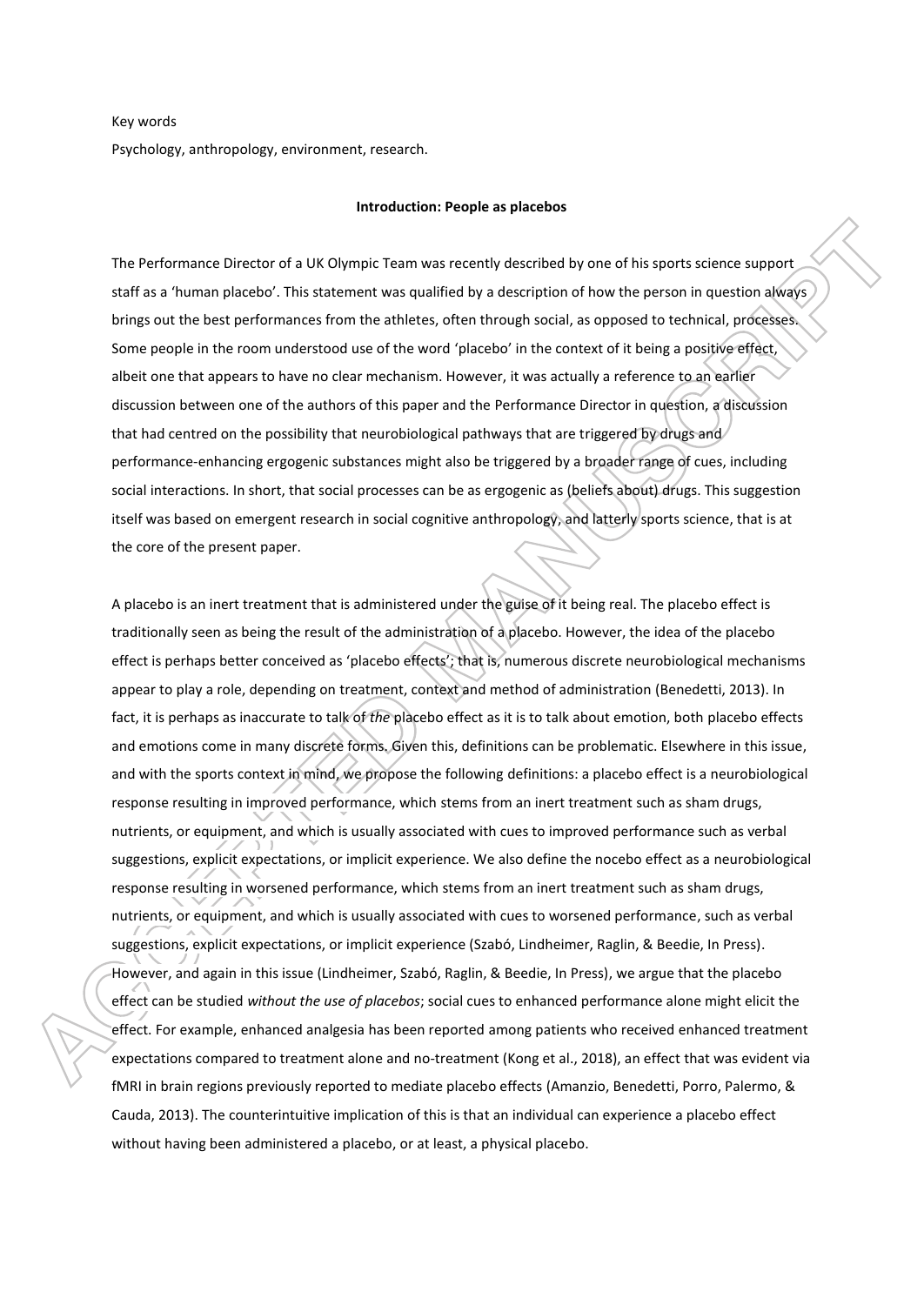It can in fact be argued that a placebo is nothing more than the vehicle for an effect that is in reality triggered by an environmental or social process. This arguably leaves the above definitions wanting. However, it is probably legitimate to simply rephrase the definition: a placebo effect is a neurobiological response resulting in improved performance, which stems from an inert treatment such as sham drugs, nutrients, or equipment *and/or* cues to improved performance such as verbal suggestions, explicit expectations, or implicit experience. This opens up the possibility that many psychological phenomena might in fact operate via placebo mechanisms, which we address elsewhere (Beedie, Foad, & Hurst, 2015).

#### **An evolutionary perspective on placebo and social support effects**

Humans are a socially-interdependent species. For a significant part of our evolutionary history, human ancestors relied upon one another for purposes ranging from predation deterrence to raising young and acquiring nutrient-rich food sources (Tomasello, Melis, Tennie, Wyman, & Herrmann, 2012). As a result, many cognitive processes appear hard-wired to reward cues to success in social relationships (for example, status, acceptance, empathy and bondedness), and lead to negative affect when social failure is cued (for example in loneliness, shame, jealousy and rejection (Eisenberger, Lieberman, & Williams, 2003). These psychophysiological (or emotional) states are underpinned by neurobiological processes that also mediate other aspects of our relationship with the environment, such as reward, learning and pain. For example, empathy and altruism promote pleasure through the dopamine reward pathway, whilst social exclusion can elicit pain through the same brain pathways by which the pain of physical injury are processed (Eisenberger, 2012; Eisenberger et al., 2003; Novembre, Zanon, & Silani, 2015). The brain, despite its extraordinary complexity, is thus an exemplar of economic design; a single pathway or structure is often used to facilitate numerous outcomes, a good example being the endogenous opioid system, which is involved in processes ranging from rewarding positive social interactions to the regulation of pain and stress.

As is highlighted elsewhere in this issue (Beedie et al., In Press), the placebo effect is often considered a regulator of the relationship between an organism and its environment, one of a broad range of self-regulatory processes that includes emotion regulation, re-appraisal, and self-control (Lieberman, 2006). These regulatory processes engage numerous brain processes, including emotion, memory, and prospection (i.e., the conscious anticipation of future events), and in doing so they activate broad neurophysiological responses (Ashar, Chang, & Wager, 2017). In short, humans have a repertoire of adaptive mechanisms that are catalysed by encounters with our physical and social environments, and one of these mechanisms is what we loosely term the placebo effect. Unlike most other regulatory processes however, the placebo effect is somewhat mercurial, and in most cases, cannot be consciously switched on or off by the individual.

To understand placebo effects from this perspective, it is useful to consider why evolution would result in adaptations that alter psychophysiological processes based on socio-environmental cues. Of course, certain socio-environmental cues favour certain psychophysiological responses. For example, the presence of a predator usually favours the psychophysiological state associated with the fight-or-flight response. In humans,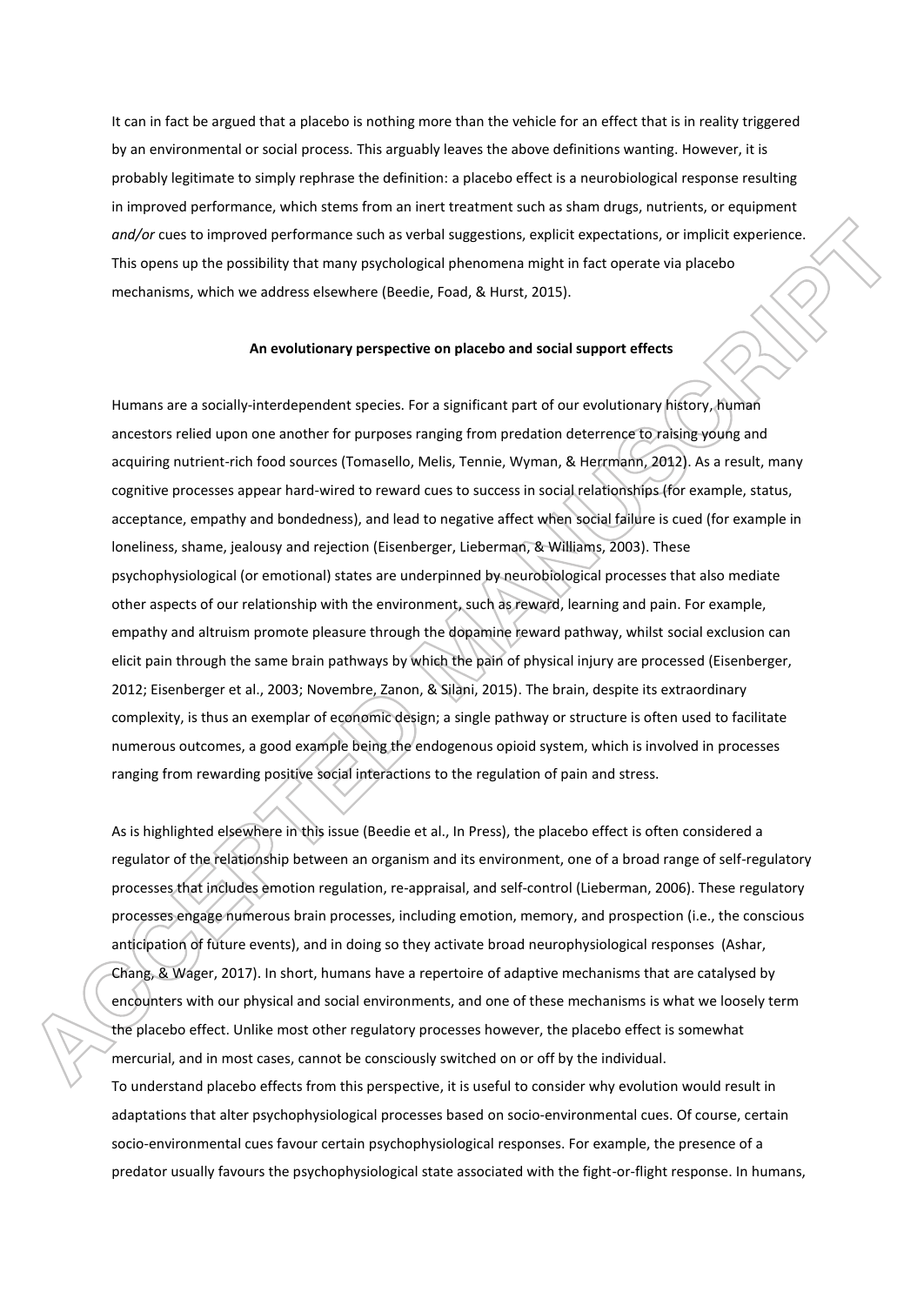biomedical treatments, and the impending improvements and resource abundance they are associated with, may favour reductions in (protective) pain or increases in immune activity. Protective pain may be less necessary when safety is assured, and enhanced immune activity may be more optimal when individuals are likely to be able to replenish used immune resources. Given that caring for the elderly, sick, injured is likely an evolutionarily ancient trait – archaeological evidence for care for others dates back to over one million years ago (Lordkipanidze et al., 2005) – it is probable that humans have adaptations that respond to cues of care and support from others with appropriate psychophysiological changes. In the context of physical exertion, these adaptations may favour greater outputs when socio-environmental cues signal relative safety (for example, that others will care for them when they are exhausted) or resource abundance (for example, additional resources from a performance-enhancing drugs). However, these adaptations can be 'tricked' by false cues, such as placebo treatments, that suggest additional resources when none are actually available. Nonetheless, unconscious cost-benefit analyses (about resource availability, safety, etc.) are altered by these cues, and this can lead to the psychophysiological changes associated with some types of placebo effects (Humphrey & Skoyles, 2012).

Cues from both the physical and social environment can affect overlapping self-regulatory mechanisms that determine psychophysiological states. Regarding the physical environment, In this context it has been proposed that the placebo effect, now perhaps relatively unpredictable, was once a predictable set of responses to what were a relatively stable set of environmental conditions for much of our evolutionary history (what has been termed the human Environment of Evolutionary Adaptedness or EEA). It is however an effect that has been rendered significantly less predictable by the significant difference between that EEA and the contemporary environment (Harvey & Beedie, 2017).

Whilst Harvey & Beedie (2017) were addressing factors in the *physical* environment, such as temperature, nutrient intake, and oxygen availability, the same statement might be equally true of the social environment. Self-regulatory processes such as emotions are catalysed by a number of cues. The placebo effect, which is popularly associated with medicines, is likely no exception. Receiving a medicine might catalyse cognitive, emotional, and somatic responses. The emotional and cognitive responses are underpinned by neurobiological mechanisms. Any or all of these mechanisms might also be catalysed by a placebo medicine. Consistent research evidence going back as far as the late 1970's (Levine, Gordon, & Fields, 1978), suggests that placebo medicines not only exert an effect, but often do so by using the same neurobiological pathway as the actual medicine the placebo purports to be. More recent findings indicate that placebo opioids activate endogenous opioid pathways (Benedetti, Pollo, & Colloca, 2007a), whilst placebo non-steroidal anti-inflammatory drugs activate endocannabinoid pathways (Benedetti, Amanzio, Rosato, & Blanchard, 2011b)<sup>1</sup>. That placebo drugs use pathways targeted by the 'real' drug is perhaps most clinically meaningful in the effects of sham L-DOPA in the treatment of dopamine deficiency in the basal ganglia of Parkinson's Disease patients (Benedetti et al., 2016). Whilst mechanistic evidence in sport is limited, the same specificity of pathways was demonstrated in

-

<sup>&</sup>lt;sup>1</sup> Note that in both studies the placebo treatment followed pre-conditioning trials with the drugs in question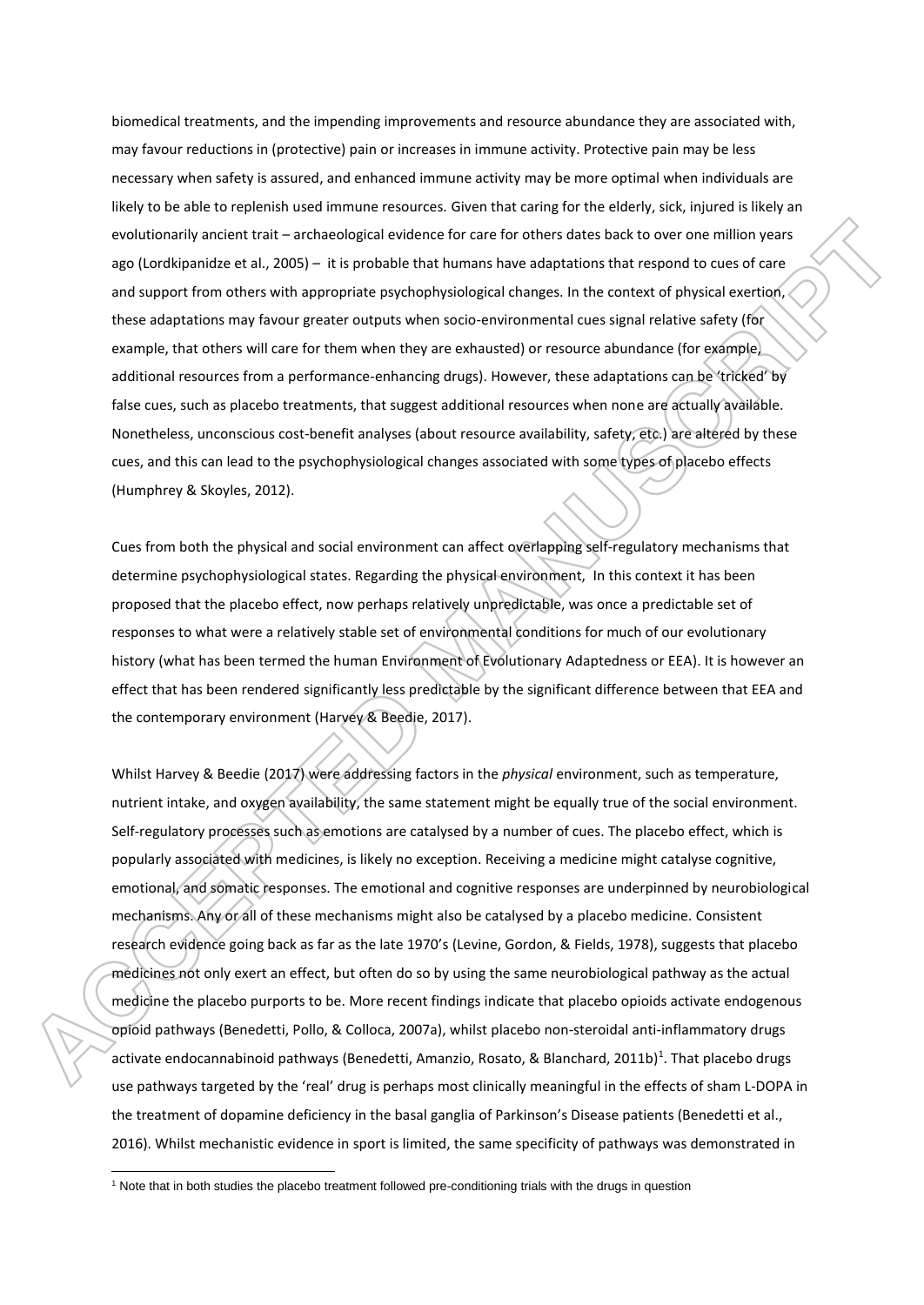human performance: Benedetti, Pollo, and Colloca (2007b) showed pain endurance and physical performance increased following a placebo treatment that was preceded by a morphine conditioning procedure. The opioid antagonist naloxone was shown to block this conditioned placebo response. Taken collectively, these data suggest that these pre-existing pathways can be activated by a range of cues over and above biologically active drugs, and that the context of the placebo cue can determine which pathway is activated.

Sport is arguably an extension of our human social nature, a process that allows us to express our competitive (winning and losing), collaborative (conformity and belonging), and social (teammates and opposition) traits in a physically demanding and often emotional environment. Given evident crossover between the social dynamics of sport and our evolved social needs and structures, it makes intuitive sense that self-regulatory processes that evolved in the human social context might also exert significant effects on individuals' behaviour, perceptions, and emotions (including the neurobiological systems that underpin them) during sport. Below, we briefly synthesise findings from both the sports science and cognitive and evolutionary anthropological literatures, in order to arrive at a tentative consensus on placebo effects resulting from social factors in sport. We specifically examine three contexts: competitors, team-mates, and researchers.

## **A sports scientific perspective: the competitor as a form of placebo?**

Research from sport and exercise psychology – especially that on ergogenic placebos – has shown that physical outputs are dependent on a host of factors in athletes' external and internal environments (Beedie & Foad, 2009; Beedie, Lane, & Wilson, 2012; Benedetti et al., 2007b; Davis & Cohen, 2018; Davis, Taylor, & Cohen, 2015; Pollo, Carlino, & Benedetti, 2008). Physical outputs are thus not solely determined by athletes' physiological capabilities, but also through environmentally dependent, self-regulatory processes that affect athletes' beliefs, motivations, and perceptions of energy and fatigue (Lambert, Gibson, & Noakes, 2005; Noakes, 2012; Noakes, Gibson, & Lambert, 2005; Stein, Collins, Daniels, Noakes, & Zigmond, 2007). Athletes' internal states and external environments contribute to both explicit and tacit cost-benefit analyses that determine physical output levels, taking into account, among other variables, current (perceived) physical capacities, energy availability, and the potential for negative outcomes (e.g., injury) or rewards (e.g., winning). Given the highly social nature of the human species (e.g., Tomasello, 2014), other people – which include teammates, competitors, coaches, and practitioners (such as trainers, medical doctors, and, in the case of placebo effect research, experimenters, see final section below) – are likely to have a large effect on athletes' analyses of their external environments. Indeed, social environments have been shown to affect exercisers' estimates of the difficulty of physically demanding tasks (Schnall, Harber, Stefanucci, & Proffitt, 2008), and athletes' performance in physical fitness tests (Davis et al., 2015), while human-environment interactions are seen as crucial to competitive performance (Hettinga, Konings, & Pepping, 2017; Konings & Hettinga, 2018; Smits, Pepping, & Hettinga, 2014). Social environments can therefore influence athletes' explicit and implicit beliefs, expectations and motivations, leading to changes in the self-regulatory processes that govern physical outputs.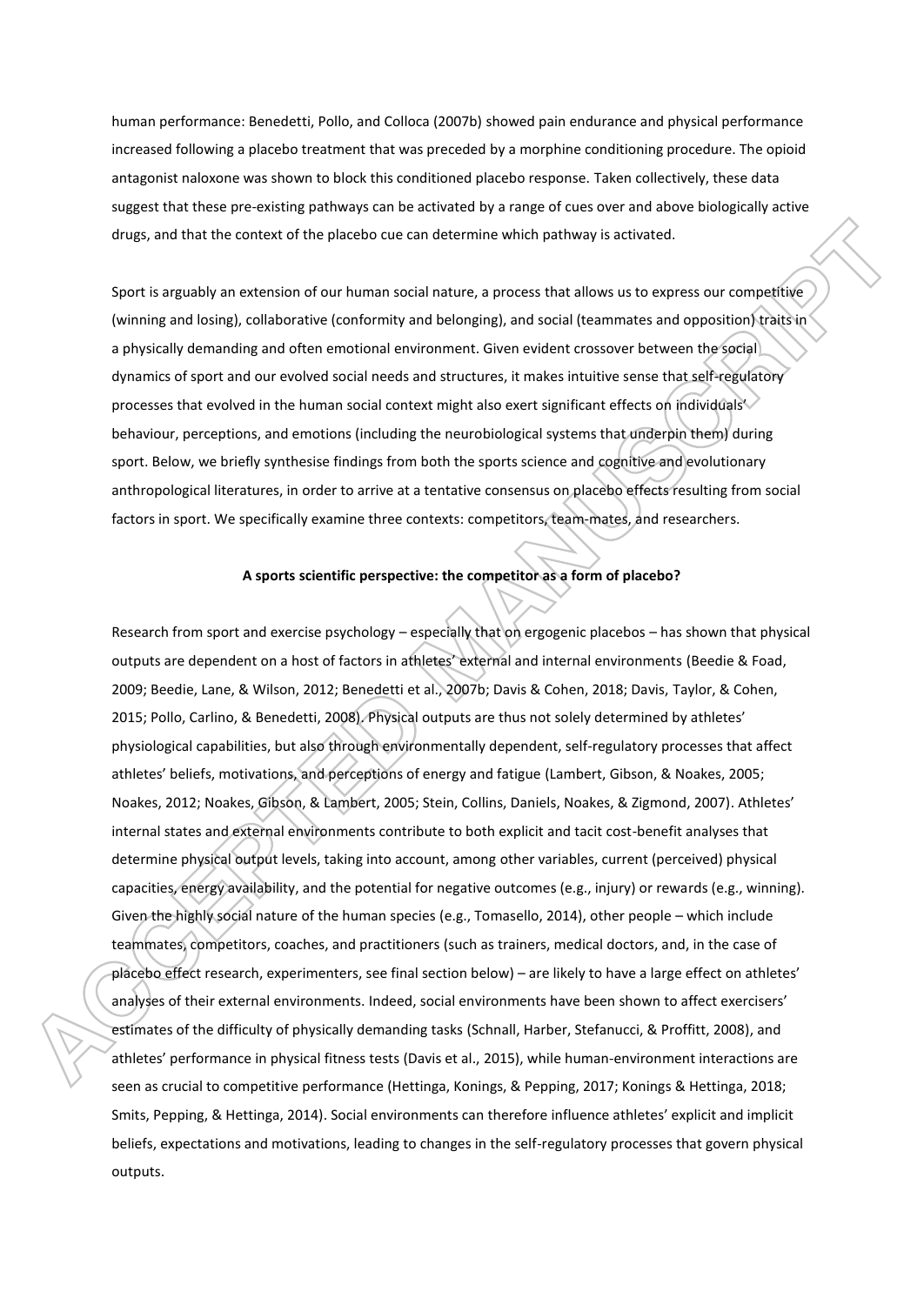In a clinical setting, a placebo might exert its effect through neurobiological mechanisms associated with conditioning and/or expectation (Benedetti, 2013). Environmental and social effects related to administration of the placebo such as expectations, previous experiences, the interaction between participant and researcher, trust, empathy and the ritual surrounding the administration, all contribute to the effectiveness of a placebo treatment (Beedie et al., 2018). In sports, athletes are surrounded by a multitude of environmental and social stimuli that potentially impact their expectations and alter their performance (Hettinga et al., 2017). Human– environment interactions have been found to be crucial to performance (Smits et al 2014) and environmental cues clearly have their impact on the outcome of the athletic decision-making process (Konings & Hettinga, 2018). Competitors and opponents are environmental factors of interest in sports, as they have been suggested to impact athletes' motivation and effort via neurophysiological pathways or modifications in the perception and prioritizing of different stimuli (Schiphof-Godart & Hettinga, 2017). Theoretically, both placeboeffects and opponent-effects can result in better performance. Even the presence of a competitor perceived as unbeatable, which might be considered a nocebo (especially if the ambition of the athlete is to win), might be considered a placebo if the ambition of the athlete is simply to achieve a personal best time. Therefore, it is interesting to explore where placebo effects would fit in the theoretical framework of athlete-environment interactions.

A recent review has shown that the behaviour of an opponent is an essential determinant in the regulation of performance intensity (Konings & Hettinga, 2018). A direct coupling between perception and action, rather than in distinct serial stages within a brain governor system as argued by the ecological-psychological approach towards pacing, has been suggested. However, which affordances the athlete selects to realise among the variety of affordances that are presented simultaneously and continuously, will also be based on the athlete's motivation, previous experience, the internal state of the athlete and/or the perceived level of exertion. In this model, it is easy to imagine that opponents, like placebos, could have an impact on beliefs, motivations and expectations in a similar way, and could thereby affect pacing behavior and performance by modifying the perception and prioritization of different external and internal stimuli via similar pathways as placebos (Konings & Hettinga, 2018).

When an athlete takes a placebo, positive verbal and environmental cues could lead to their believing that a slightly faster pace and performance is attainable, thereby impacting on the pacing decision-making process during performance. Similarly, when that same athlete sees an opponent of a similar level executing a pacing strategy slightly faster than their own self-paced preference, it potentially shows the athlete that this strategy is both realistic and attainable, and thereby could impact on the belief that it is possible to achieve a slightly faster pace and performance. It has been argued that Roger Bannister's breaking of the four-minute mile mark in 1954 broke an invisible performance ceiling, which allowed many other runners, all of whom were hitherto unable to break this mark, to do so. There is some credibility to this argument; organised attempts on the 4 minute mile had been made since 1886 (Bryant, 2005). That the 4-minute mark remained unattainable for 68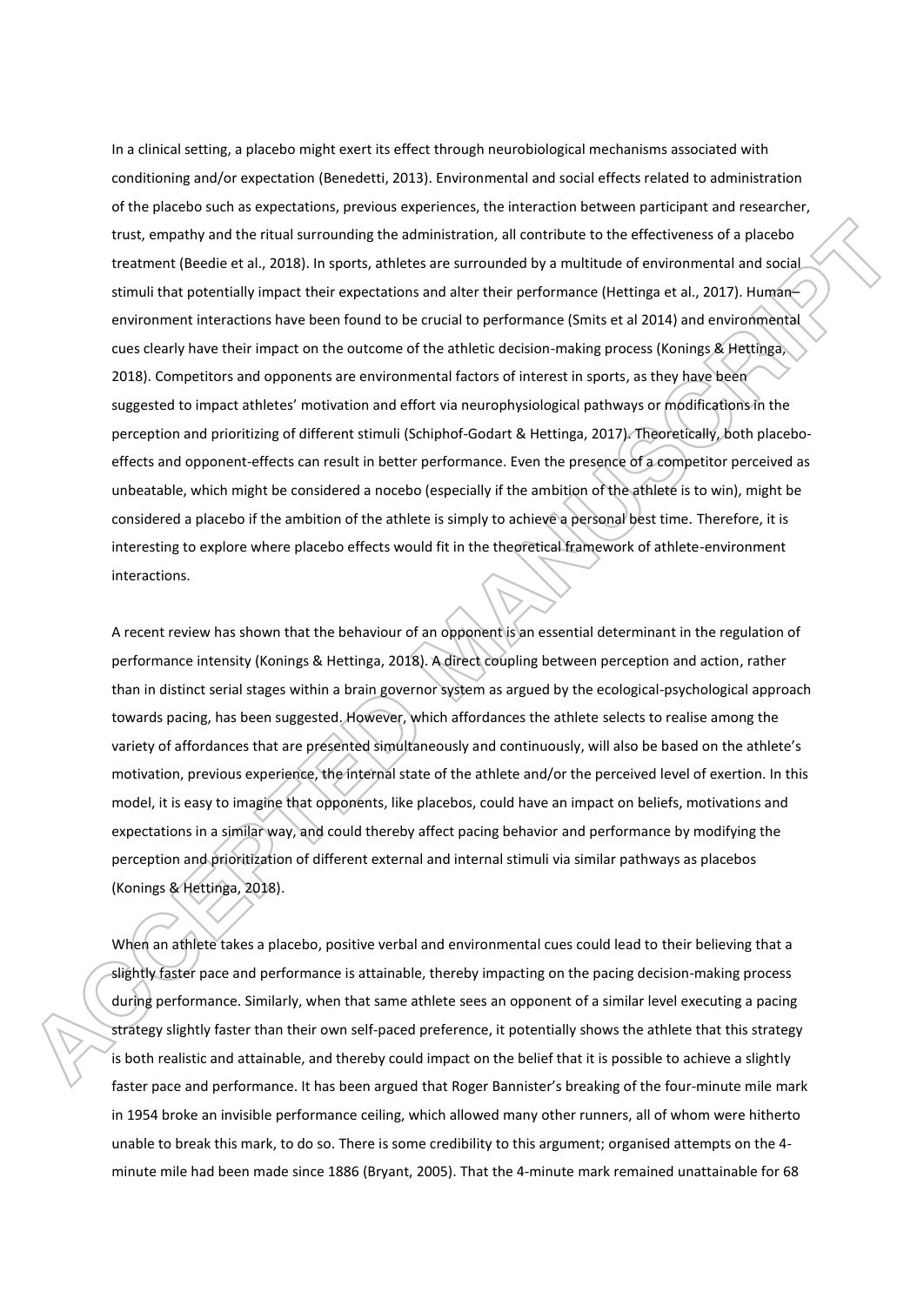years suggests that it would be a unique individual and/or performance that would break this record. However, seventeen sub-4 minute miles were recorded in the five years following Bannister's record, three of them in one race in 1955. Of course, there are a multitude of possible alternative explanations, but social facilitation, driven by changed beliefs and expectations of what was possible among the running community, appears an increasingly strong hypothesis.

Both a placebo treatment and the performance of an opponent can be seen as a method by which to increase athletic drive to compete. It has also been suggested that the opposite is true for mental fatigue (Schiphof-Godart, Roelands, & Hettinga, 2018): mental fatigue can influence endurance performance by decreasing athletes' drive to exercise by increasing the perceived effort necessary for a given task or by decreasing the perceived value of the reward that can be obtained. These mechanisms might play a role in both placebo as well as opponent effects. For example, it has been shown that, when racing an opponent, improved performance is associated with the ability to tolerate higher levels of muscle fatigue, while still perceiving a similar rate of exertion as when performing alone; a higher velocity is prioritized when racing an opponent, whereas it seemed unnecessary or unachievable when racing alone (Konings & Hettinga, 2018). It is also easy to imagine that the opposite occurs: if an athlete is being outperformed by an opponent, this could have a negative impact on their beliefs and perceptions of self-efficacy, resulting in an effect comparable to a nocebo effect, that is an undesirable effect resulting from anticipated or conditioned negative outcomes. This links to findings related to the impact of negative momentum in sports (i.e. when regressing related to the goal) that have been reported in rowing performance: when the team's avatar gradually regressed further away from victory compared to the opponent's (manipulated) performance, this was associated with negative psychological changes, a rapid decrease in exertion, and lower task efficiency and cohesion (Den Hartigh, Gernigon, Van Yperen, Marin, & Van Geert, 2014). Again, it seems that similar mechanisms are underlying performance improvements, but more studies are needed exploring placebo as well as opponent effects, and potentially also the other end of the continuum that is mental fatigue, to determine whether similar underlying mechanisms play a role.

## **An anthropological and neurobiological perspective: the teammate as social placebo**

Anecdote, empirical observation, and ethnography all suggest that positive social environments, such as cheering fans or supportive teammates, can enhance performance in sport and exercise (Carron, Colman, Wheeler, & Stevens, 2002; Gotaas, 2012; Kraus, Huang, & Keltner, 2010). The causal mechanisms involved in these effects are likely varied, and dependent on the type of performance being measured. In this section, we will focus on performances that are highly dependent on the self-regulatory mechanisms of pain and fatigue, two phenomena demonstrated as placebo responsive in neuroscientific literature (Benedetti, Barbiani, & Camerone, 2018; Pollo, Carlino, & Benedetti, 2011). Although performance in sport is also enhanced by, for example, high levels of cooperation amongst cohesive teammates (Kraus et al., 2010), placebo studies have focused almost exclusively on how belief and conditioning influence the self-regulation of physical outputs.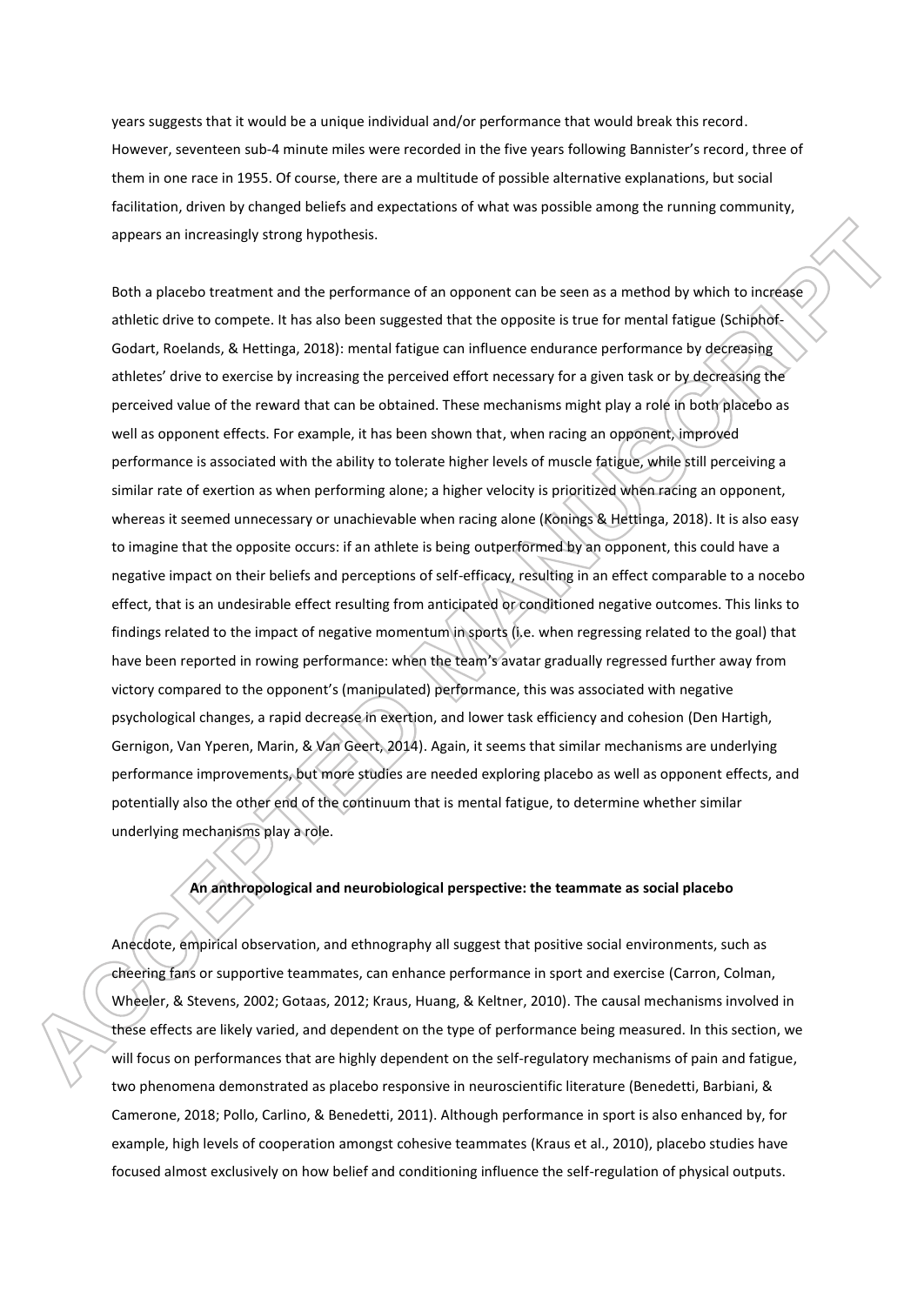Theoretical and experimental evidence suggest that socially supportive environments might also affect selfregulation, and that these effects work through similar neurobiological pathways to those mediating ergogenic placebo treatments.

Research on ergogenic placebo effects suggests that belief and conditioning processes can alter outputs during physically strenuous tasks through their influence on self-regulatory systems involved in pain and fatigue. We have already mentioned a study by Benedetti et al. (2007b), which showed that the opioid antagonist naloxone *partially* blocked a conditioned placebo response in muscle performance. These findings suggest that, like placebo analgesia (e.g., Wager, Scott, & Zubieta, 2007), ergogenic placebo effects are likely underpinned by endogenous opioid activity, as well as activity in non-opioidergic systems, such as the endocannabinoid system (Benedetti, Amanzio, Rosato, & Blanchard, 2011a).

Importantly, both the endogenous opioid and endocannabinoid systems are involved in the formation, maintenance, and signalling of human social bonds (Inagaki, Ray, Irwin, Way, & Eisenberger, 2016; Machin & Dunbar, 2011; Tarr, Launay, Benson, & Dunbar, 2017; Trezza, Baarendse, & Vanderschuren, 2010). For example, endogenous opioid activity brought about by positive and cooperative social interactions (such as shared laughter, and group song and dance) has been shown to lead to positive affective states and associated increases in social bonding (Dunbar et al., 2011; Tarr, Launay, Cohen, & Dunbar, 2015). Further research suggests that endogenous opioid and endocannabinoid activity can signal social connections with others, and reward affiliation and interaction with close others (Inagaki et al., 2016; Trezza et al., 2010; Wei, Allsop, Tye, & Piomelli, 2017). Given the implication of the endogenous opioid and endocannabinoid systems in analgesic and ergogenic placebo effects, these findings suggest that social environments might influence the neurobiological underpinnings of pain and fatigue. Indeed, Coan, Schaefer, and Davidson (2006) showed that the presence of socially supportive others (i.e., spouses), reduced the reported unpleasantness and severity of experimentally induced pain. This effect was moderated by the quality of the relationship, with higher quality predicting greater attenuation of the pain response. Other research has shown that even mere cues to the presence of social support - such as photos of loved ones - can reduce perceptions of experimentally induced pain (Eisenberger et al., 2011; Master et al., 2009). Pollak et al. (2014) showed that metabolites from working muscles evoke sensations described as 'fatigue' when at low concentrations (i.e., when found with moderate physical exertion) and 'pain' when at high concentrations (i.e., when found with intense physical exertion), suggesting that pain and fatigue seem to occupy ranges on a single scale of physical discomfort. It is therefore likely that social support affects perceptions of fatigue in addition to perceptions of pain, that these effects might work via similar mechanisms to placebo effects (i.e., opioid and endocannabinoid pathways), and that they have important implications for physical performance.

While a wide body of literature suggests a positive link between measures of social support and cohesion and variables such as motivation and performance (e.g., Carron et al., 2002; Christensen, Schmidt, Budtz-Jørgensen, & Avlund, 2006; Filho, Dobersek, Gershgoren, Becker, & Tenenbaum, 2014; Freeman & Rees, 2008),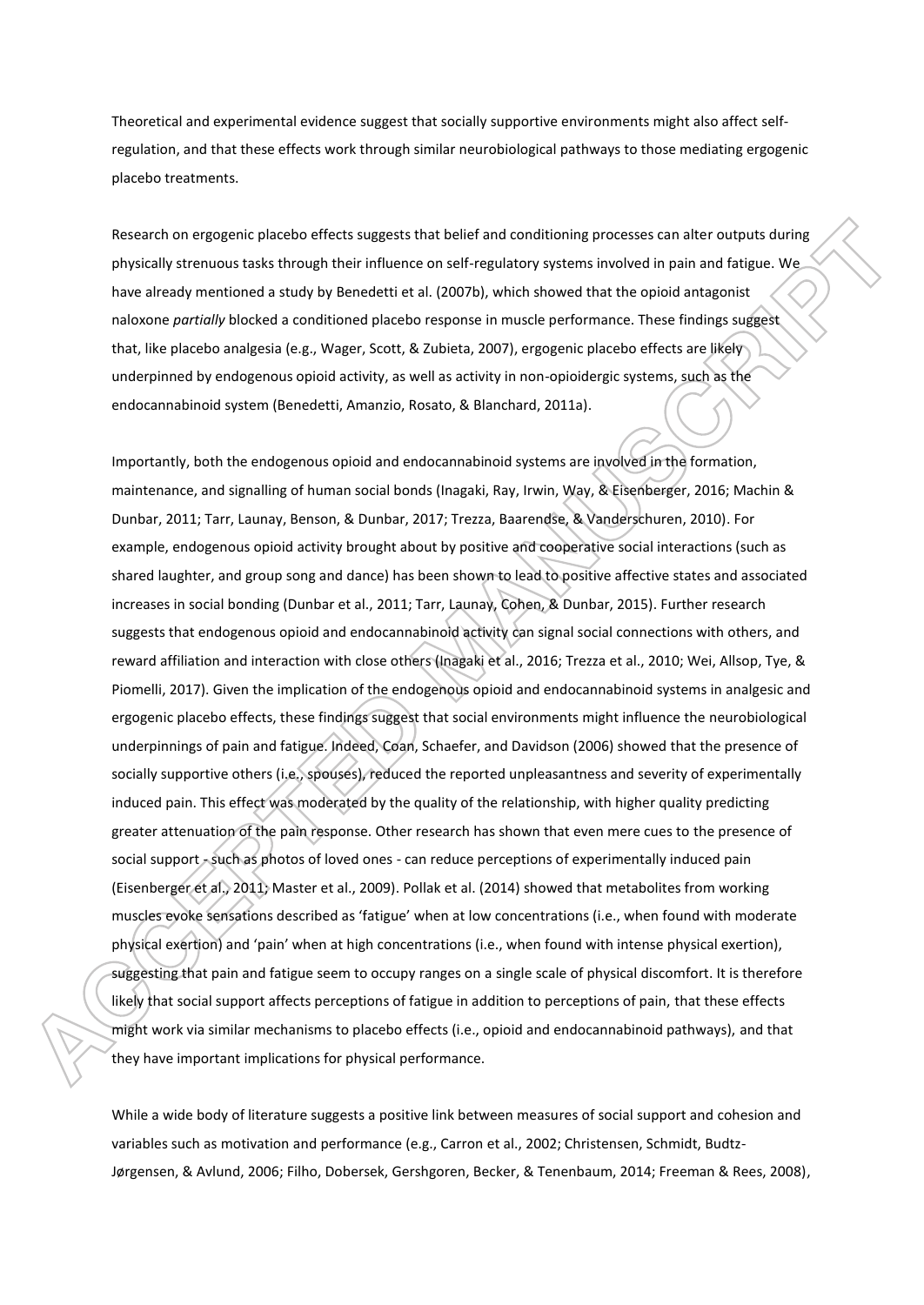relatively little work focuses directly on levels of fatigue and subsequent physical outputs as outcomes. A series of studies have shown that synchronous rowing - as opposed to non-synchronous or solo rowing - leads to higher post-exercise pain thresholds (Cohen, Ejsmond-Frey, Knight, & Dunbar, 2010; Sullivan & Rickers, 2012; Sullivan, Rickers, & Gammage, 2014). These increases in pain threshold are thought to result from heightened endogenous opioid activity resulting from synchronous movement, which has been theorised to be a cue to the presence of bonded, supportive, and cohesive relationships amongst group members (Reddish, Fischer, & Bulbulia, 2013; Wheatley, Kang, Parkinson, & Looser, 2012). While these studies controlled physical outputs, the observed increases in pain threshold suggest that cohesive social environments cued by synchronous movement could increase physical outputs through blocking signals of pain and fatigue that attenuate motor drive during exercise, as was the case in the ergogenic placebo study conducted by Benedetti et al. (2007a). A further study examined synchrony effects on anaerobic performance. Davis et al. (2015) manipulated synchronous movement in a warm-up with a rugby team ahead of a maximal anaerobic conditioning test. In a within-subjects design, athletes performed a pre-learned set of dynamic stretches either synchronously (same movements simultaneously) or non-synchronously (different movements simultaneously) with a teammate, or on their own. Even though athletes were separated following the warm-up and completed the anaerobic test individually and in isolation (they were observed only by the experimenter), they ran significantly faster times, 253s as compared to 259s, after warming up synchronously with a teammate, as compared to warming up non-synchronously with a teammate.

Only one study has used a more direct social manipulation before a strenuous physical exercise task. Davis and Cohen (2018) tested the effects of social support through manipulating the presence of a socially bonded companion – friends and romantic partners in this case – during a series of anaerobic tests. Socially supported participants produced greater initial outputs and steeper declines in performance over time, as compared to controls. This finding suggests that supported exercisers 'overshot' optimal initial outputs, perhaps due to heightened activity in endogenous pain and fatigue modulation systems. Indeed, this pattern of results is similar to those found in research using the opioid agonist fentanyl. Compared to those who received placebo, those in the fentanyl condition showed increased outputs in the first half of a 5 km cycling trial, and decreased outputs during the second half; this was hypothesised to result from the opioid-mediated blockade of motordrive-attenuating pain and fatigue signals from peripheral muscles, causing initial overshoots of optimal outputs (Amann, Proctor, Sebranek, Pegelow, & Dempsey, 2009). It is not unreasonable to argue that reductions in pain and fatigue resulting from social support could have similar effects on physical outputs, working through neurobiological pathways known to be involved in performance-enhancing drugs (e.g., morphine) and placebo effects (Benedetti et al., 2007b).

Data indicate that social variables such as coordinated movement (social motion) can affect physical outputs likely related to one or more of intensity, quality, and efficiency of movement. Theoretically, underpinning these are effects on neurobiological mechanisms. Ascending neural pathways not only affect perceptions of pain and fatigue, but also inhibit areas of the CNS involved in motor drive, "thereby contributing to the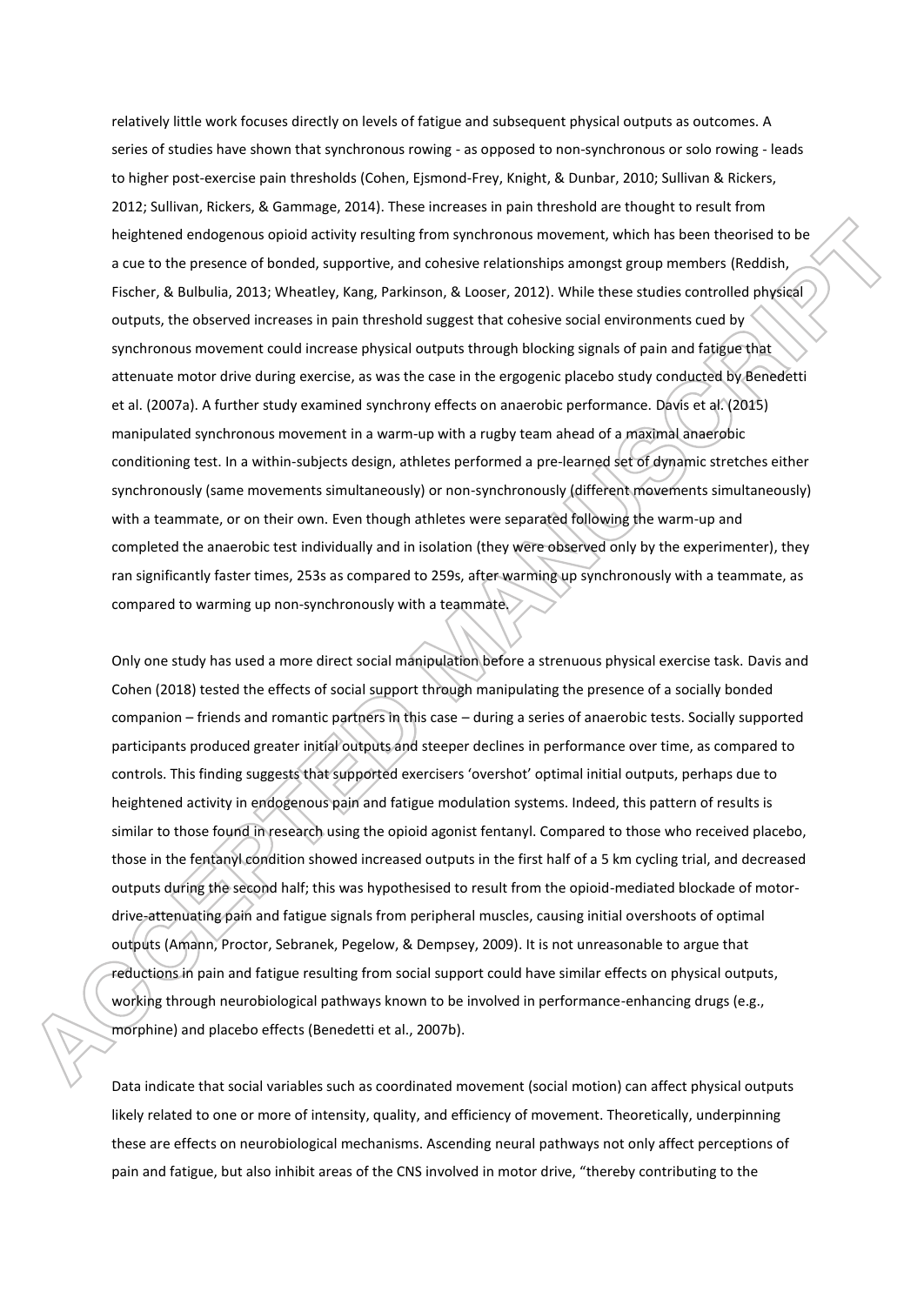conscious and/or subconscious determination of the magnitude of central motor drive during high-intensity endurance exercise" (Amann et al., 2009, p. 279). Although more research is needed, these findings give some neurobiological credence to long-held beliefs about the effects of cheering supporters and cohesive teams or social environments on performance during sport and exercise. Crucial to the present paper, by eliminating audience effects and consequent motivational confounds, the Davis et al. (2015) and Davis and Cohen (2018) studies suggest that supportive social environments in sport might do more than just increase conscious motivation, that is the volitional decision to allocate a certain quantity of resources to a certain task (arguably what we term pacing or effort); they may alter the subconscious, neurobiological, and self-regulatory processes that govern physical outputs related to intensity, quality, and efficiency of movement. Results suggest that social environments that signal support and safety could reduce perceptions of pain and fatigue during physical exertion through mechanisms similar to those underpinning ergogenic placebo effects. When a social environment signals relative safety, the potential of care from others, and resource availability, optimal levels of pain and fatigue – which, ultimately, function to protect against exhaustion and injury – may be reduced (Humphrey & Skoyles, 2012). Self-regulatory reductions in pain and fatigue could ultimately allow athletes to push themselves harder and for longer.

These findings have potentially far-reaching implications. For example, it seems that these effects also affect pacing strategies, and that athletes should take into account social variables such as crowd support when determining optimal output strategies. More broadly, researchers and athletes alike should begin to consider the importance of social support and cohesion in determining physical performance in members of the public interested in physical fitness to top-level athletes striving for maximal performance.

## **The methodological perspective: the researcher as social placebo**

Placebo effects have been termed 'belief effects' because for a placebo treatment to be effective its recipients must (consciously or unconsciously) *believe* that it will be effective (Moerman, 2002). Belief in the efficacy of a treatment can arise through conditioning procedures or from social learning. If individuals have not yet taken a purported treatment (i.e., they haven't been conditioned to expect a certain effect), then placebo effects will most likely depend on socially learned information about the treatment. Of course, the strength of socially learned beliefs about a treatment will then depend on what individuals have learned, how they learned it, and who they learned it from. Here, we will focus on the latter of these variables: the experimenters administering placebo treatments.

Currently there is considerable interest in factors that might explain variability in response to any specific treatment, such as ergogenic aids (Pickering & Kiely, 2018) or exercise (Atkinson & Batterham, 2015). It has been demonstrated that both active/biological and placebo/psychological factors contribute to the effects of a legitimate treatments, for example caffeine (Foad, Beedie, & Coleman, 2008). It has also been demonstrated that treatments administered without the knowledge of the patient are less effective that those administered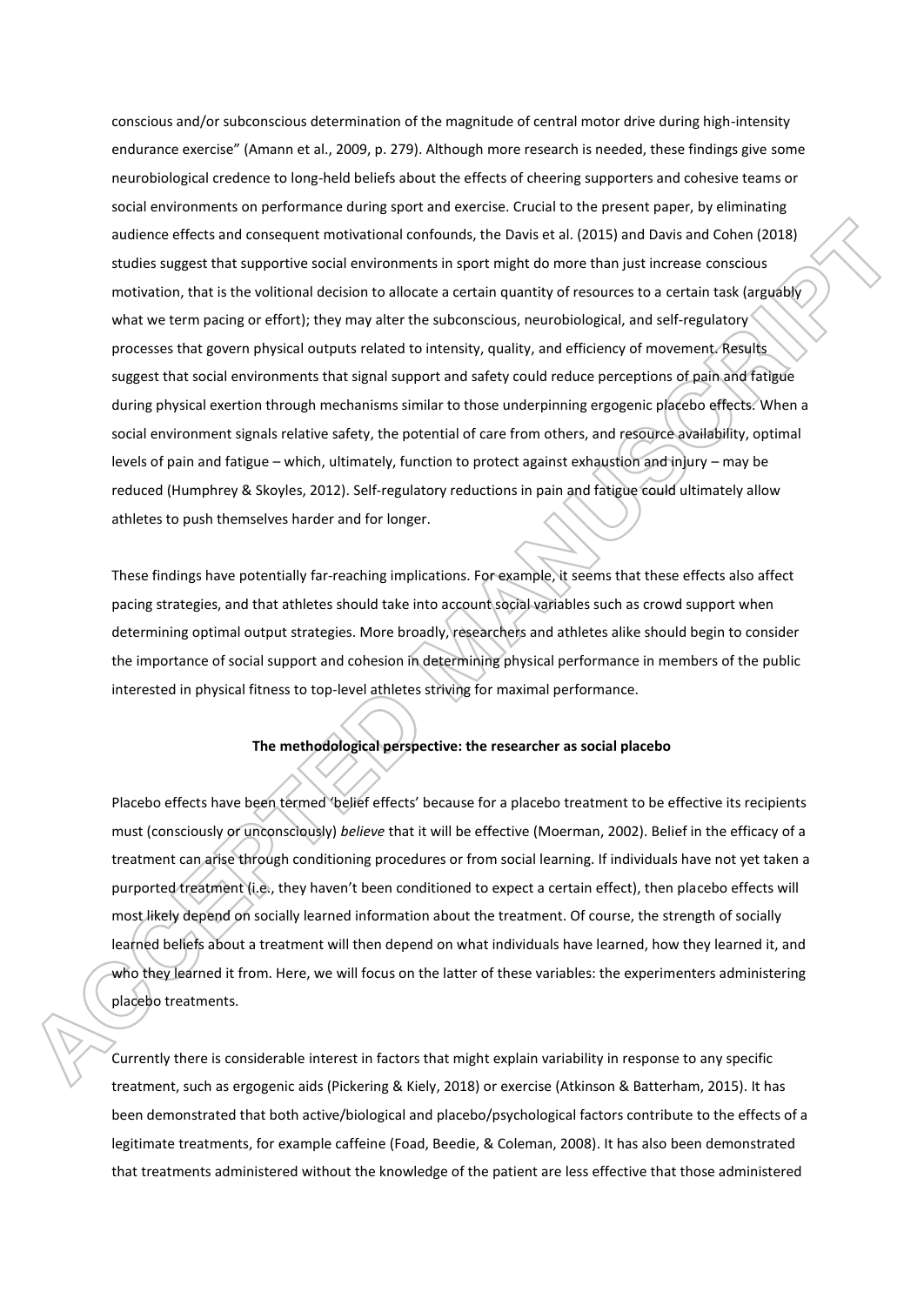with patient knowledge (Benedetti, 2013); in this latter case, zero expectation of benefit would theoretically exclude the possibility of a placebo component to treatment, reducing overall effectiveness. On this basis, variability in response to any treatment could be evident in i) the response to the biologically active component of the treatment, ii) to the placebo component of the treatment, or iii) to both. Previous findings suggest that inter-individual variation in performance following the administration of a placebo treatment is greater than at baseline, which in turn suggests that not all people respond in the same way to a placebo (Beedie & Foad, 2009). These factors suggest that variation in placebo responsiveness might be a factor in variation to real treatments.

Whilst it has been proposed that placebo responses reflect nothing more than random variation, there is little doubt given the mechanistic neurobiological work cited above that they are robust effects, and that similar interventions lead to effects of a similar magnitude in a number of contexts. However, as suggested above, not all people respond to a placebo treatment. Further, there are relatively little data attesting to the intraindividual reproducibility of the effect over time. In this context, the concept of the 'placebo responsive personality' has been the subject of research for over 60 years since Beecher first proposed that placebo responsiveness might be a trait (Beecher, 1955). The idea under examination is that some people do, and some do not, respond to placebos, and that this responsiveness is a function of personality and genetics (Hall, Loscalzo, & Kaptchuk, 2015). The subject has also been addressed in sport (Beedie, Foad, & Coleman, 2008), albeit without much success. This is, of course, consistent with the intrapsychic paradigm alluded to above, which is that the placebo response is a function of the person receiving the placebo. We hope that at this point in the paper it is evident that social factors contribute significantly to placebo effects, and that the line between some social effects and placebo effects might be blurred. In introducing this paper, we described a team who perceived their performance director as a 'human placebo'; someone with the ability to enhance team performance without any clear mechanism. This perhaps suggests that the capacity to elicit a placebo effect lies as much with the practitioner as the recipient.

The capacity for people to elicit – or possibly to not elicit - placebo responses might help to determine effectiveness as a practitioner (Beedie et al., 2015). However, it might be problematic in the context of research, where it could bias and therefore reduce the validity of research findings. Most of what we know about the placebo effect beyond folk psychological perspectives and academic speculation, we know from empirical research. Research into placebo effects almost always requires that two or more people are involved in an encounter, in which the exchange of information or an idea takes place, the characteristics of which might significantly influence the direction and magnitude of the effects observed in the study. What have been described as 'experimenter effects' in biomedical research – that is, differences in outcomes based on the characteristics of the person who administers the treatment or collects the data – may be best understood as differences between the abilities of individual experimenters to enhance recipients' beliefs about the efficacy of those treatments. In a situation in which the treatment is biologically efficacious, this effect might me small.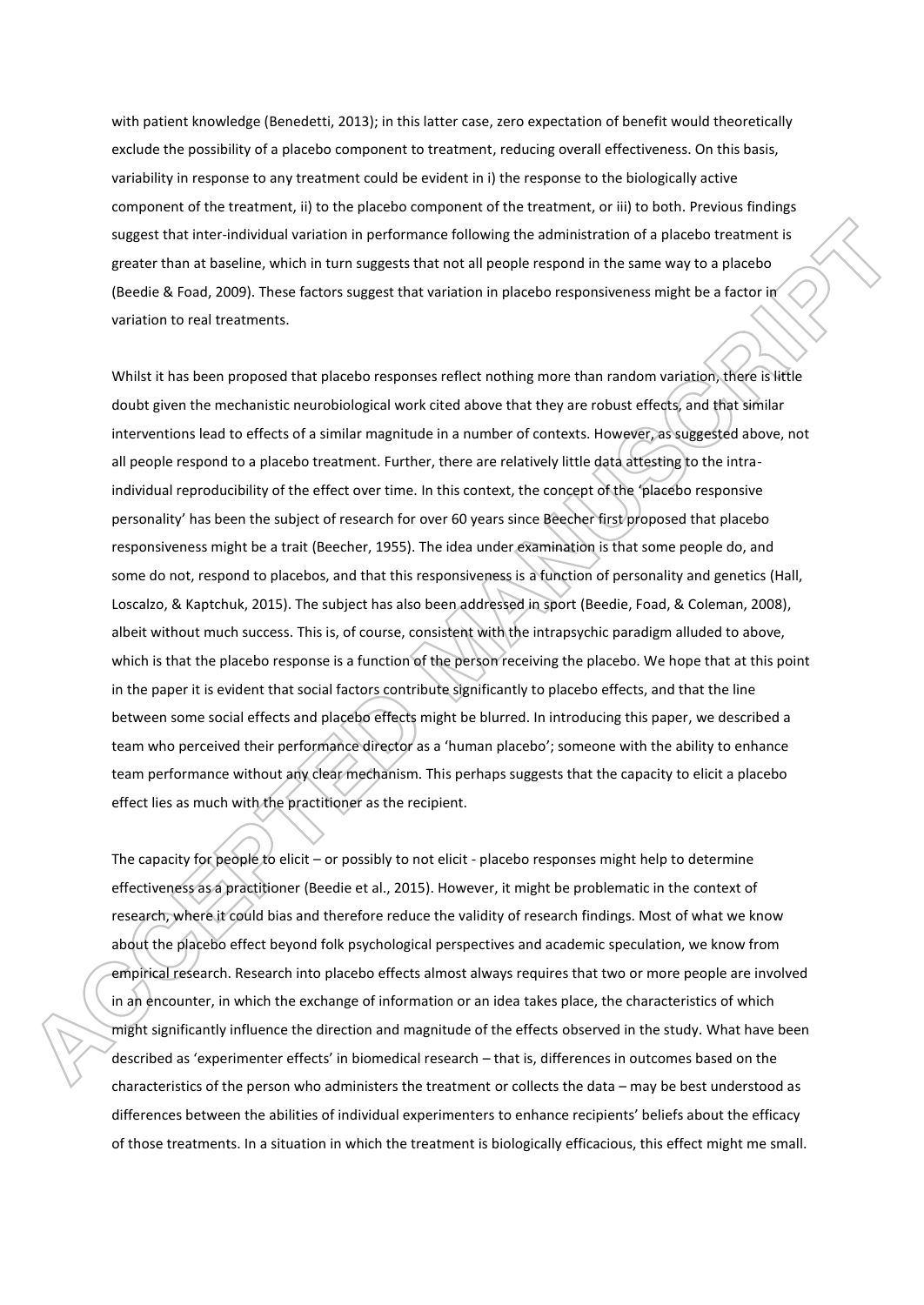With an inert placebo treatment however, experimenter effects might constitute 100% of the overall outcome (Beedie et al., 2017).

If we are to understand the placebo effect, in its social context but also in others (e.g., in relation to drugs), scientists need to be able to reliably elicit the effects in controlled conditions. Anthropologists have stressed the importance of 'performative efficacy' in bringing about placebo effects. Performative efficacy requires practitioners and experimenters to recreate rituals and symbols associated with legitimacy and effective treatment (Kaptchuk, 2002; Tambiah, 1990). In Western contexts, symbols and rituals include the doctor's white coat and medical language about treatment effects (Moerman, 2002). When patients or athletes are exposed to these cultural signals of medical efficacy, their beliefs in the legitimacy of practitioners and their treatments increase. The more culture-specific cues of medical legitimacy and support a patient receives, the stronger their response to a (placebo) treatment.

How treatments are presented and provided can thus affect participants' beliefs about treatment efficacy, and, ultimately, bring about placebo effects. For example, brand name medications have been shown to outperform their pharmacologically identical counterparts; the culturally-defined legitimacy of brand names enhance beliefs about their effectiveness and increase resultant placebo effects (Branthwaite & Cooper, 1981; Moerman, 2002). Research has also shown that placebo responses are stronger when practitioners invest more time into building relationships with their patients, and when these relationships are of higher quality (Kaptchuk et al., 2008; Kelley et al., 2014). Other work has shown that placebo effects have been increasing over time in randomized controlled trials in the United States, with researchers theorizing that this increase has stemmed from longer practitioner-patient interactions and larger investments in the presentation of treatments (Tuttle et al., 2015).

Although these findings come from medical contexts, they are relevant to researchers interested in better understanding placebo effects in sport. The efficacy of a placebo treatment – especially one requiring social learning – is likely to be highly dependent on cultural cues that signal the legitimacy of the researcher and the efficacy of the treatment. Placebo manipulations in research should be based on providing participants with these culturally-sanctioned cues. For example, researchers should present both themselves and the purported treatment (albeit a placebo) in a way that increases the legitimacy of the treatment in the eyes of participants. Given the likely importance of these subtleties in bringing about placebo effects, it is important that published placebo research provide detailed accounts of who administered placebo manipulations and how they were presented. Through these practices, it is likely that research will begin to reveal how specific characteristics of placebo treatments translate to placebo effects, and how experimenter effects can be explained as differences in the cultural cues of legitimacy and efficacy associated with a particular placebo treatment.

It is clear from the above that in researching the placebo effect, it is not unusual for researchers to be an active agent in what they study, suggesting what would be considered bias in many areas of study. However, an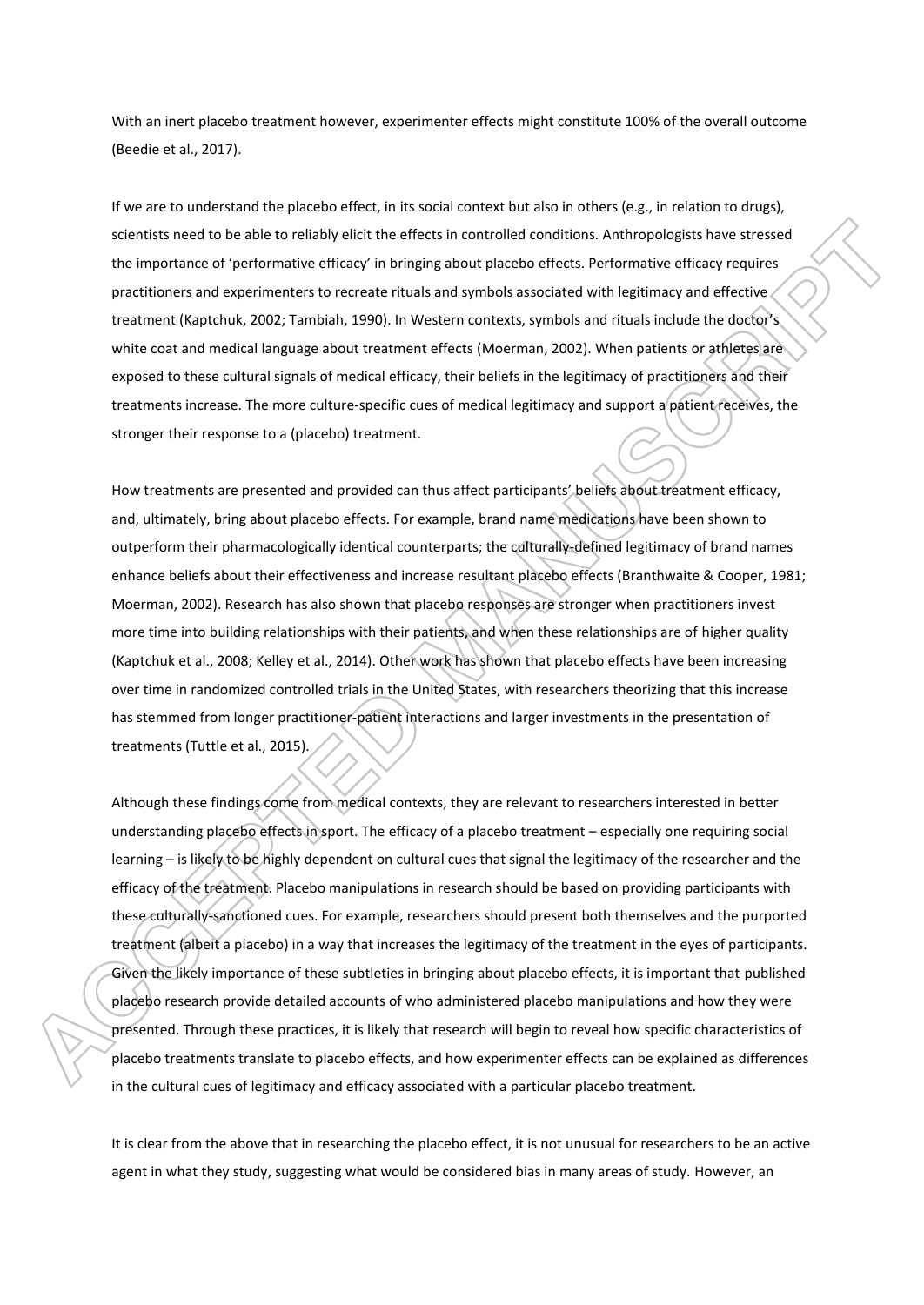effect cannot be reliably studied if it cannot be reliably elicited, so those studying the placebo effect must also take these factors into account. This will ensure that we better understand the triggers, mechanisms, and effects brought about by placebo treatments. In short, those studying placebo effects cannot eradicate what would in other contexts be transparent bias; we must either control for it or systematically manipulate it.

## **Conclusion**

Humans are a highly social species, consistently looking to conspecifics to glean information about current and future environments (Henrich, 2015). Although often overlooked, this social information plays an important and unavoidable role in determining outcomes in sport and exercise. Compelling evidence suggests that certain neurobiological pathways triggered by placebos in medicine are also triggered by social cues. One such social cue is what we term a placebo. Social information gleaned from competitors and teammates, by altering the perceived costs (e.g., the consequences of resource depletion) and benefits (e.g., winning an Olympic medal) can change the optimal physical output strategies for athletes and exercisers.

The idea that placebo effects can be elicited without a placebo is controversial. It perhaps calls into question the status of any such effects as a placebo effect *per se*. In this paper, however, we have tried to draw links between various elements of these effects, and we hope that this synthesis may enable future researchers in sport to look at the phenomena in question through a different lens. If nothing else, studying placebo effects enables us to understand the way the brain processes various aspects of social and environmental information. Research on the importance of this social information in determining physical outputs in both laboratory and naturalistic settings is in its infancy, and the ideas presented here offer important considerations for extant lines of research, as well as new lines of inquiry for researchers interested in the determinates of performance in sport and exercise.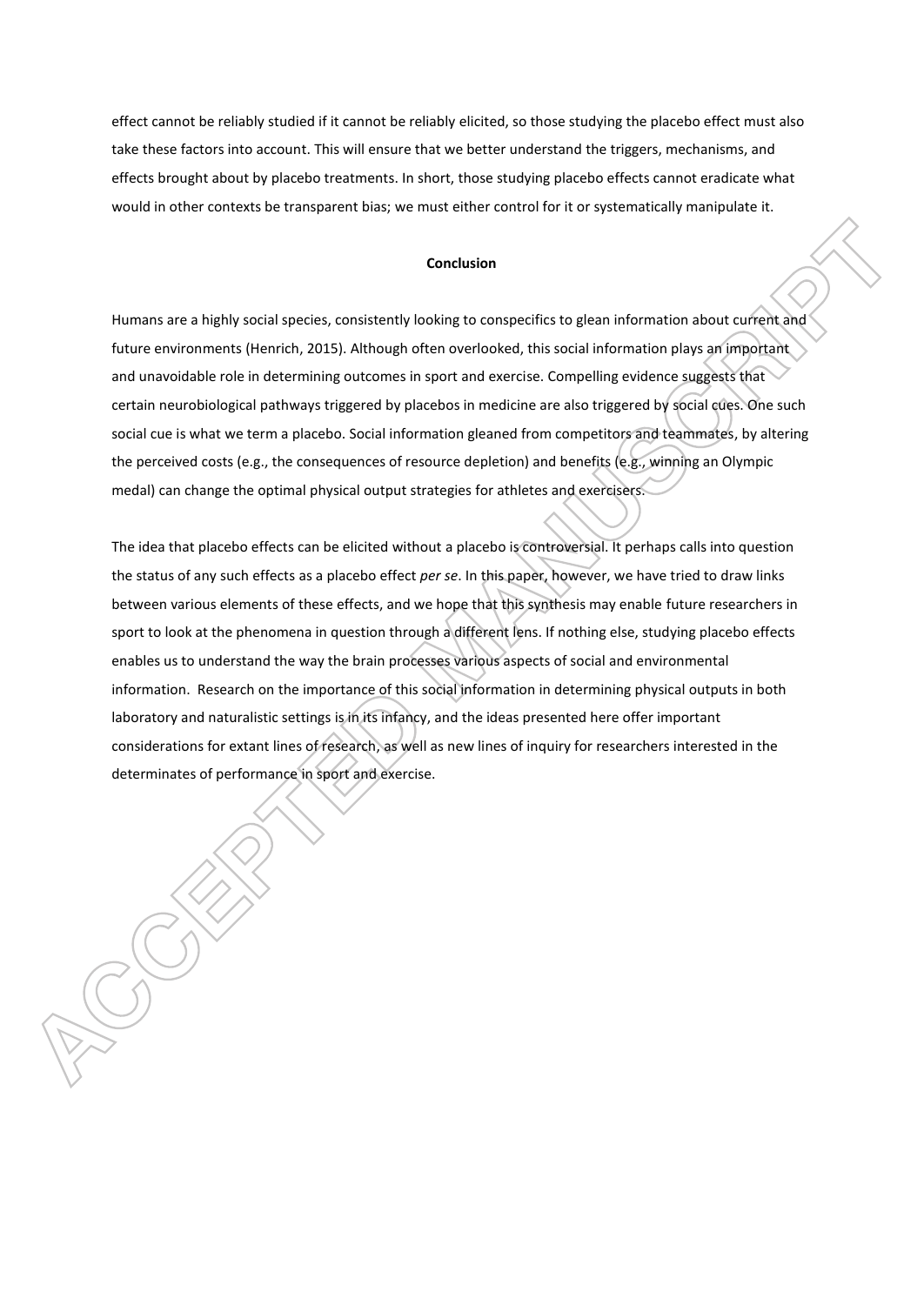#### **References**

- Amann, M., Proctor, L. T., Sebranek, J. J., Pegelow, D. F., & Dempsey, J. A. (2009). Opioid‐mediated muscle afferents inhibit central motor drive and limit peripheral muscle fatigue development in humans. *The Journal of Physiology, 587*(1), 271-283. doi:10.1113/jphysiol.2008
- Amanzio, M., Benedetti, F., Porro, C. A., Palermo, S., & Cauda, F. (2013). Activation likelihood estimation metaanalysis of brain correlates of placebo analgesia in human experimental pain. *Human Brain Mapping, 34*(3), 738-752. doi:doi:10.1002/hbm.21471
- Ashar, Y. K., Chang, L. J., & Wager, T. D. (2017). Brain Mechanisms of the Placebo Effect: An Affective Appraisal Account. *Annual Review of Clinical Psychology, 13*(1), 73-98. doi:10.1146/annurev-clinpsy-021815- 093015
- Atkinson, G., & Batterham, A. M. (2015). True and false interindividual differences in the physiological response to an intervention. *Experimental Physiology, 100*(6), 577-588. doi:10.1113/EP085070
- Beecher, H. K. (1955). The powerful placebo. *Journal of the American Medical Association, 159*(17), 1602-1606. doi:10.1001/jama.1955.02960340022006
- Beedie, C., Benedetti, F., Camerone, E., Barbiani, D., Lindheimer, J., & Roelands, B. (In Press). Moving beyond description: Towards a better understanding of physiological and neurobiological mechanisms of placebo effects in fatigue. *European Journal of Sport Science*.
- Beedie, C., Benedetti, F., Hurst, P., Coleman, D. A., Foad, A., Cohen, E., . . . Harvey, S. (2018). Consensus statement on placebo effects in sports and exercise: the need for conceptual clarity, methodological rigour, and the elucidation of neurobiological mechanisms. . *European Journal of Sport Science.*
- Beedie, C., Foad, A., & Hurst, P. (2015). Capitalizing on the Placebo Component of Treatments. *Curr Sports Med Rep, 14*(4), 284-287. doi:10.1249/JSR.0000000000000172
- Beedie, C., Foad, A. J., & Coleman, D. A. (2008). Identification of placebo responsive participants in 40km laboratory cycling performance. *J Sports Sci Med, 7*(1), 166-175.
- Beedie, C., Whyte, G., Lane, A. M., Cohen, E., Raglin, J., Hurst, P., . . . Foad, A. (2017). 'Caution, this treatment is a placebo. It might work, but it might not': why emerging mechanistic evidence for placebo effects does not legitimise complementary and alternative medicines in sport. *British Journal of Sports Medicine, 52*, 817-818.
- Beedie, C. J., & Foad, A. J. (2009). The placebo effect in sports performance. *Sports Medicine, 39*(4), 313-329.
- Beedie, C. J., Lane, A. M., & Wilson, M. G. (2012). A Possible Role for Emotion and Emotion Regulation in Physiological Responses to False Performance Feedback in 10 Mile Laboratory Cycling. *Applied Psychophysiology and Biofeedback, 37*(4), 269-277. doi:10.1007/s10484-012-9200-7
- Benedetti, F. (2013). Placebo and the new physiology of the doctor-patient relationship. *Physiological Reviews, 93*(3), 1207-1246. doi:10.1152/physrev.00043.2012
- Benedetti, F., Amanzio, M., Rosato, R., & Blanchard, C. (2011a). Nonopioid placebo analgesia is mediated by CB1 cannabinoid receptors. *Nature Medicine, 17*(10), 1228-1230. doi:10.1038/nm.2435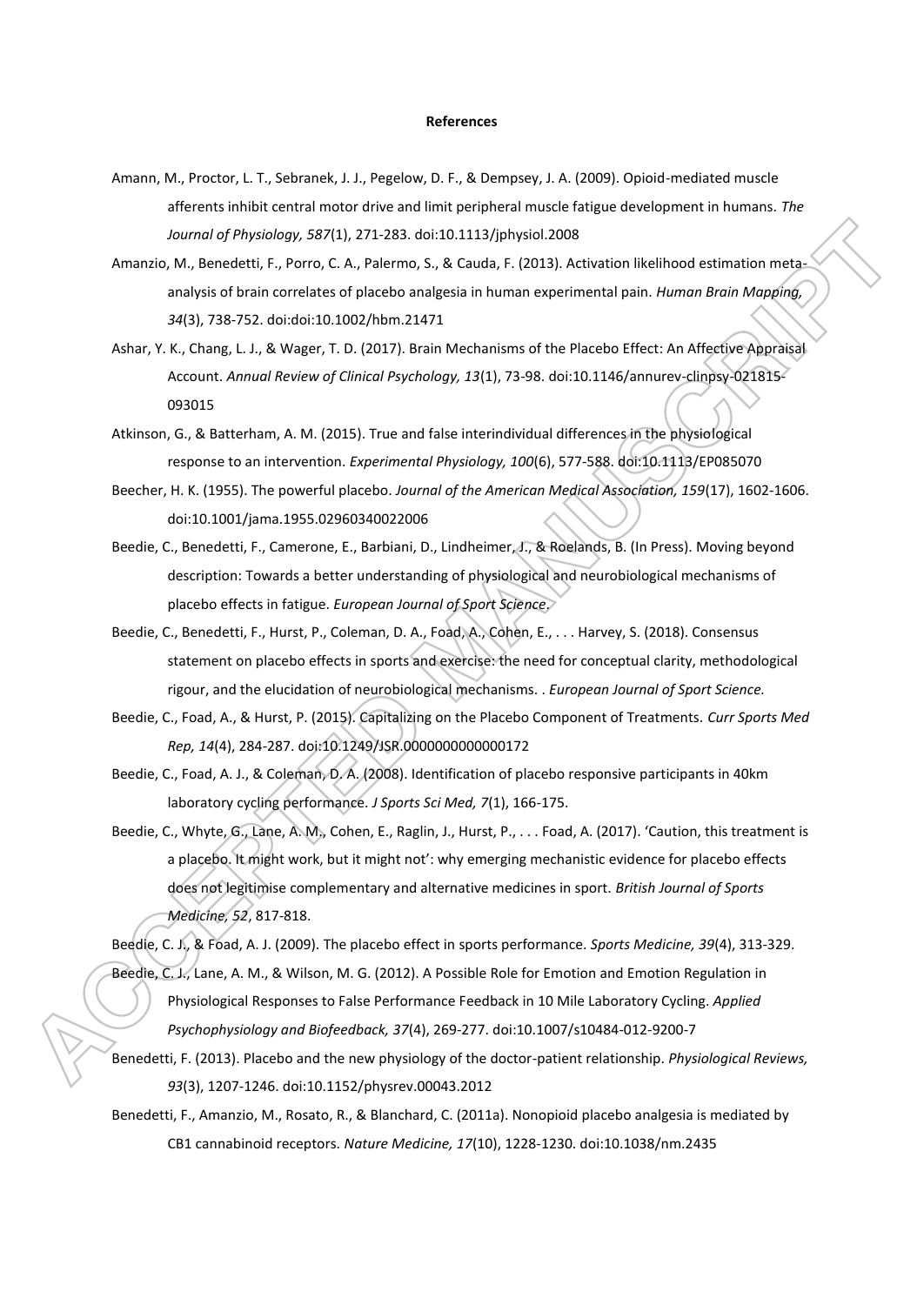- Benedetti, F., Amanzio, M., Rosato, R., & Blanchard, C. (2011b). Nonopioid placebo analgesia is mediated by CB1 cannabinoid receptors. *Nat Med, 17*(10), 1228-1230. doi:10.1038/nm.2435
- Benedetti, F., Barbiani, D., & Camerone, E. (2018). Critical Life Functions: Can Placebo Replace Oxygen? *Int Rev, Neurobiol*(138), 201-218. doi:10.1016/bs.irn.2018.01.009
- Benedetti, F., Frisaldi, E., Carlino, E., Giudetti, L., Pampallona, A., Zibetti, M., . . . Lopiano, L. (2016). Teaching neurons to respond to placebos. *The Journal of physiology, 594*(19), 5647-5660. doi:10.1113/JP271322
- Benedetti, F., Pollo, A., & Colloca, L. (2007a). Opioid-Mediated Placebo Responses Boost Pain Endurance and Physical Performance: Is It Doping in Sport Competitions? *The Journal of Neuroscience, 27*, 11934– 11939.
- Benedetti, F., Pollo, A., & Colloca, L. (2007b). Opioid-Mediated Placebo Responses Boost Pain Endurance and Physical Performance: Is It Doping in Sport Competitions? *The Journal of Neuroscience, 27*(44), 11934- 11939. doi:10.1523/jneurosci.3330-07.2007
- Carron, A. V., Colman, M. M., Wheeler, J., & Stevens, D. (2002). Cohesion and performance in sport: a metaanalysis. *Journal of Sport and Exercise Psychology, 24*, 168-188.
- Christensen, U., Schmidt, L., Budtz-Jørgensen, E., & Avlund, K. (2006). Group cohesion and social support in exercise classes: Results from a Danish intervention study. *Health education & behavior, 33*(5), 677- 689.
- Coan, J. A., Schaefer, H. S., & Davidson, R. J. (2006). Lending a Hand: Social Regulation of the Neural Response to Threat. *Psychological Science (Wiley-Blackwell), 17*(12), 1032-1039. doi:10.1111/j.1467- 9280.2006.01832.x
- Cohen, E., Ejsmond-Frey, R., Knight, N., & Dunbar, R. (2010). Rowers' high: behavioural synchrony is correlated with elevated pain thresholds. *Biology Letters, 6*(1), 106-108. doi:10.1098/rsbl.2009.0670
- Davis, A., & Cohen, E. (2018). The Effects of Social Support on Strenuous Physical Exercise. *Adaptive Human Behavior and Physiology, 4*(2), 171-187.
- Davis, A., Taylor, J., & Cohen, E. (2015). Social Bonds and Exercise: Evidence for a Reciprocal Relationship. *Plos One, 10*(8), e0136705. doi:10.1371/journal.pone.0136705
- Den Hartigh, R. J., Gernigon, C., Van Yperen, N. W., Marin, L., & Van Geert, P. L. (2014). How psychological and behavioral team states change during positive and negative momentum. *Plos One, 9*(5), e97887.
- Dunbar, R. I. M., Baron, R., Frangou, A., Pearce, E., van Leeuwen, E. J. C., Stow, J., . . . van Vugt, M. (2011). Social laughter is correlated with an elevated pain threshold. *Proceedings of the Royal Society B: Biological Sciences, 279*(1731), 1161-1167. doi:10.1098/rspb.2011.1373
- Eisenberger, N. I. (2012). The pain of social disconnection: examining the shared neural underpinnings of physical and social pain. *Nature Reviews Neuroscience, 13*(6), 421-434.
- Eisenberger, N. I., Lieberman, M. D., & Williams, K. D. (2003). Does Rejection Hurt? An fMRI Study of Social Exclusion. *Science, 302*(5643), 290. doi:10.1126/science.1089134
- Eisenberger, N. I., Master, S. L., Inagaki, T. K., Taylor, S. E., Shirinyan, D., Lieberman, M. D., & Naliboff, B. D. (2011). Attachment figures activate a safety signal-related neural region and reduce pain experience.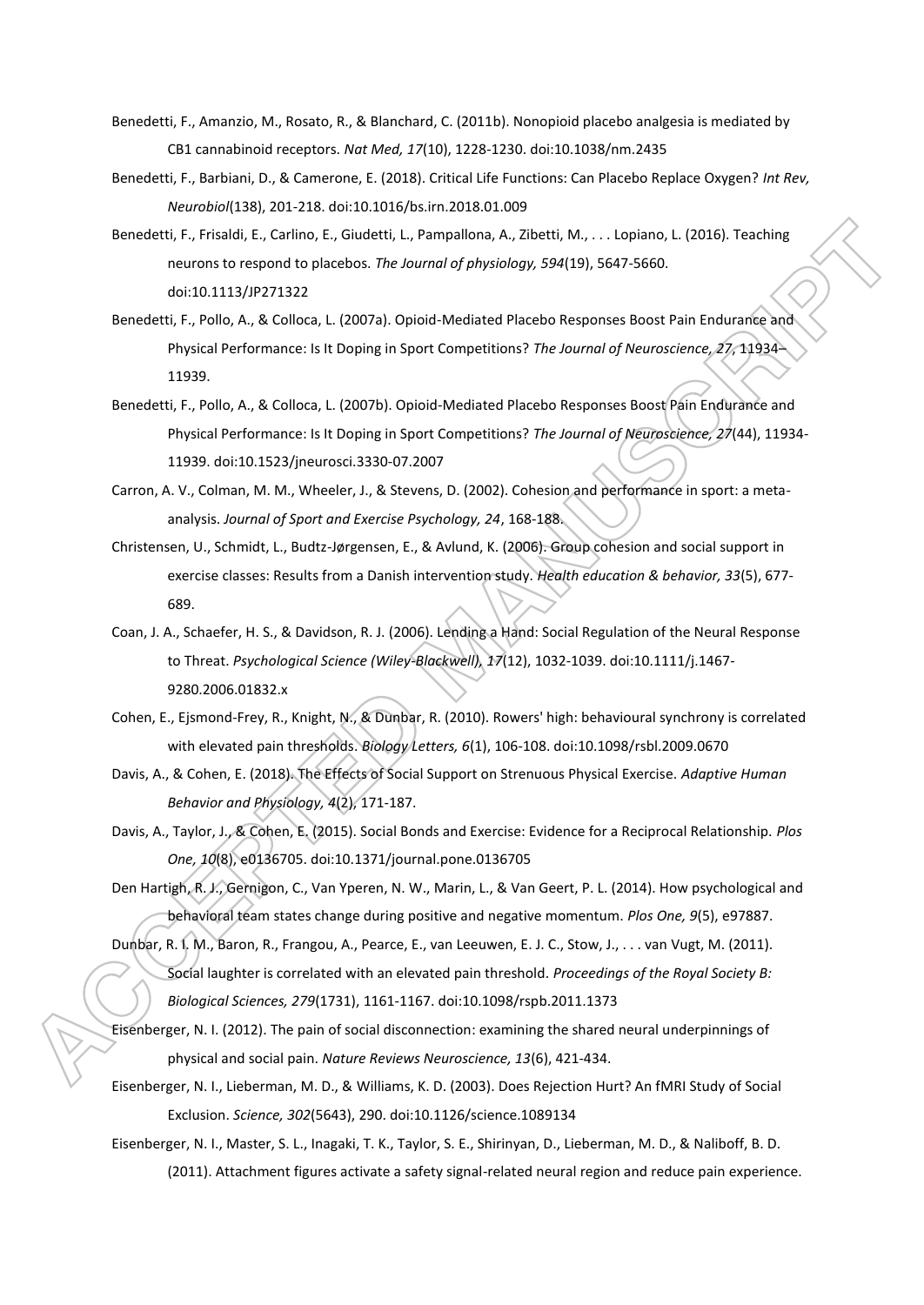*Proceedings of the National Academy of Sciences of the United States of America, 108*(28), 11721- 11726. doi:10.1073/pnas.1108239108

- Filho, E., Dobersek, U., Gershgoren, L., Becker, B., & Tenenbaum, G. (2014). The cohesion–performance relationship in sport: a 10-year retrospective meta-analysis. *Sport Sciences for Health, 10*(3), 165-177. doi:10.1007/s11332-014-0188-7
- Foad, A. J., Beedie, C. J., & Coleman, D. A. (2008). Pharmacological and psychological effects of caffeine ingestion in 40-km cycling performance. *Med Sci Sports Exerc, 40*(1), 158-165. doi:10.1249/mss.0b013e3181593e02
- Freeman, P., & Rees, T. (2008). The effects of perceived and received support on objective performance outcome. *European Journal of Sport Science, 8*(6), 359-368. doi:10.1080/17461390802261439
- Gotaas, T. (2012). *Running: A Global History*. London: Reaktion Books.
- Hall, K. T., Loscalzo, J., & Kaptchuk, T. J. (2015). Genetics and the placebo effect: the placebome. *Trends in molecular medicine, 21*(5), 285-294. doi:10.1016/j.molmed.2015.02.009
- Henrich, J. (2015). *The Secret of Our Success: How Culture Is Driving Human Evolution, Domesticating Our Species, and Making Us Smarter*. Princeton, NJ: Princeton University Press.
- Hettinga, F. J., Konings, M. J., & Pepping, G.-J. (2017). The science of racing against opponents: Affordance competition and the regulation of exercise intensity in head-to-head competition. *Frontiers in Physiology, 8*, 118.
- Humphrey, N., & Skoyles, J. (2012). The evolutionary psychology of healing: A human success story. *Current Biology, 22*(17), R695-R698. doi:10.1016/j.cub.2012.06.018
- Inagaki, T. K., Ray, L. A., Irwin, M. R., Way, B. M., & Eisenberger, N. I. (2016). Opioids and social bonding: Naltrexone reduces feelings of social connection. *Social Cognitive and Affective Neuroscience, 11*(5), 728-735. doi[:https://doi.org/10.1093/scan/nsw006](https://doi.org/10.1093/scan/nsw006)
- Kaptchuk, T. J. (2002). The placebo effect in alternative medicine: can the performance of a healing ritual have clinical significance? *Annals of internal medicine, 136*(11), 817-825.
- Kong, J., Wang, Z., Leiser, J., Minicucci, D., Edwards, R., Kirsch, I., . . . Gollub, R. L. (2018). Enhancing treatment of osteoarthritis knee pain by boosting expectancy: A functional neuroimaging study. *NeuroImage: Clinical, 18*, 325-334. doi[:https://doi.org/10.1016/j.nicl.2018.01.021](https://doi.org/10.1016/j.nicl.2018.01.021)
- Konings, M. J., & Hettinga, F. J. (2018). Pacing Decision Making in Sport and the Effects of Interpersonal Competition: A Critical Review. *Sports Medicine*, 1-15.
- Kraus, M. W., Huang, C., & Keltner, D. (2010). Tactile Communication, Cooperation, and Performance: an Ethological Study of the NBA. *Emotion, 10*(5), 745-749. doi:10.1037/a0019382
- Lambert, E., Gibson, A. S. C., & Noakes, T. (2005). Complex systems model of fatigue: integrative homoeostatic control of peripheral physiological systems during exercise in humans. *British Journal of Sports Medicine, 39*(1), 52-62.
- Levine, J. D., Gordon, N. C., & Fields, H. L. (1978). The mechanism of placebo analgesia. *Lancet, 2*(8091), 654- 657. doi:10.1016/S0140-6736(78)92762-9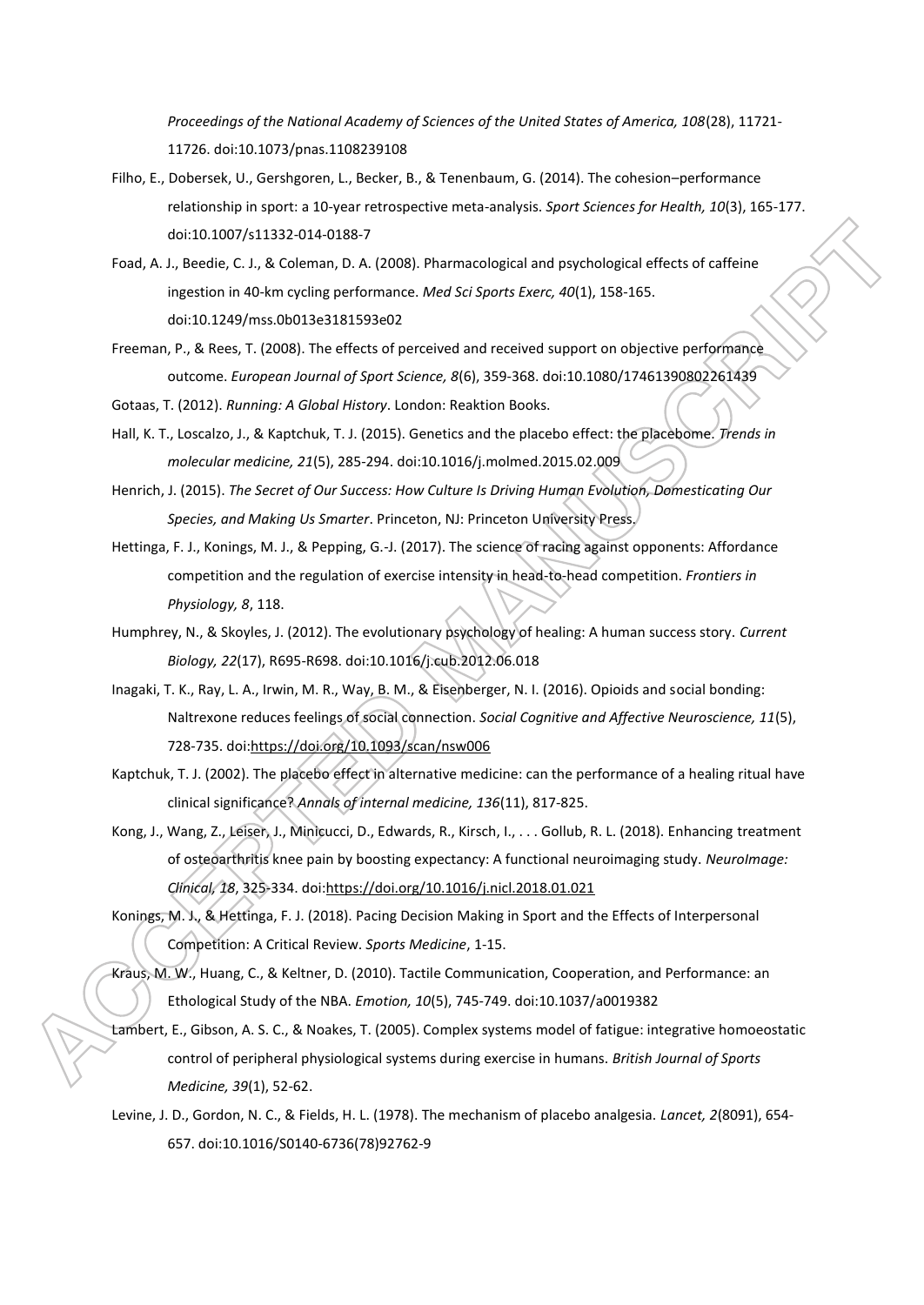- Lieberman, M. D. (2006). Social Cognitive Neuroscience: A Review of Core Processes. *Annual Review of Psychology, 58*(1), 259-289. doi:10.1146/annurev.psych.58.110405.085654
- Lindheimer, J., Szabó, A., Raglin, J., & Beedie, C. (In Press). Advancing the understanding of placebo effects in psychological outcomes of exercise: lessons learned and future research directions. *European Journal of Sport Science*.
- Lordkipanidze, D., Vekua, A., Ferring, R., Rightmire, G. P., Agusti, J., Kiladze, G., . . . Zollikofer, C. P. E. (2005). The earliest toothless hominin skull. *Nature, 434*(7034), 717-718. doi:10.1038/434717b
- Machin, A. J., & Dunbar, R. I. (2011). The brain opioid theory of social attachment: a review of the evidence. *Behaviour, 148*(9-10), 9-10.
- Master, S. L., Eisenberger, N. I., Taylor, S. E., Naliboff, B. D., Shirinyan, D., & Lieberman, M. D. (2009). A Picture's Worth: Partner Photographs Reduce Experimentally Induced Pain. *Psychological Science, 20*(11), 1316-1318. doi:10.1111/j.1467-9280.2009.02444.x
- Moerman, D. (2002). *Meaning, medicine and the 'placebo effect'*. Cambridge: Cambridge University Press.
- Noakes, T. D. (2012). Fatigue is a brain-derived emotion that regulates the exercise behavior to ensure the protection of whole body homeostasis. *Frontiers in Physiology, 3*(82), 1-13. doi:10.3389/fphys.2012.00082
- Noakes, T. D., Gibson, A. S. C., & Lambert, E. V. (2005). From catastrophe to complexity: a novel model of integrative central neural regulation of effort and fatigue during exercise in humans: summary and conclusions. *British Journal of Sports Medicine, 39*(2), 120-124.
- Novembre, G., Zanon, M., & Silani, G. (2015). Empathy for social exclusion involves the sensory-discriminative component of pain: a within-subject fMRI study. *Social Cognitive and Affective Neuroscience, 10*(2), 153-164. doi:10.1093/scan/nsu038
- Pickering, C., & Kiely, J. (2018). Are the Current Guidelines on Caffeine Use in Sport Optimal for Everyone? Inter-individual Variation in Caffeine Ergogenicity, and a Move Towards Personalised Sports Nutrition. *Sports Medicine, 48*(1), 7-16. doi:10.1007/s40279-017-0776-1
- Pollak, K. A., Swenson, J. D., Vanhaitsma, T. A., Hughen, R. W., Jo, D., Light, K. C., . . . Light, A. R. (2014). Exogenously applied muscle metabolites synergistically evoke sensations of muscle fatigue and pain in human subjects. *Experimental Physiology, 99*(2), 368-380. doi:10.1113/expphysiol.2013.075812
- Pollo, A., Carlino, E., & Benedetti, F. (2008). The top-down influence of ergogenic placebos on muscle work and fatigue. *European Journal of Neuroscience, 28*(2), 379-388. doi:10.1111/j.1460-9568.2008.06344.x
- Pollo, A., Carlino, E., & Benedetti, F. (2011). Placebo mechanisms across different conditions: from the clinical setting to physical performance. *Philosophical Transactions of the Royal Society of London B: Biological Sciences, 366*(1572), 1790-1798.
- Reddish, P., Fischer, R., & Bulbulia, J. (2013). Let's Dance Together: Synchrony, Shared Intentionality and Cooperation. *Plos One, 8*(8), e71182. doi:10.1371/journal.pone.0071182
- Schiphof-Godart, L., & Hettinga, F. J. (2017). Passion and pacing in endurance performance. *Frontiers in Physiology, 8*, 83.